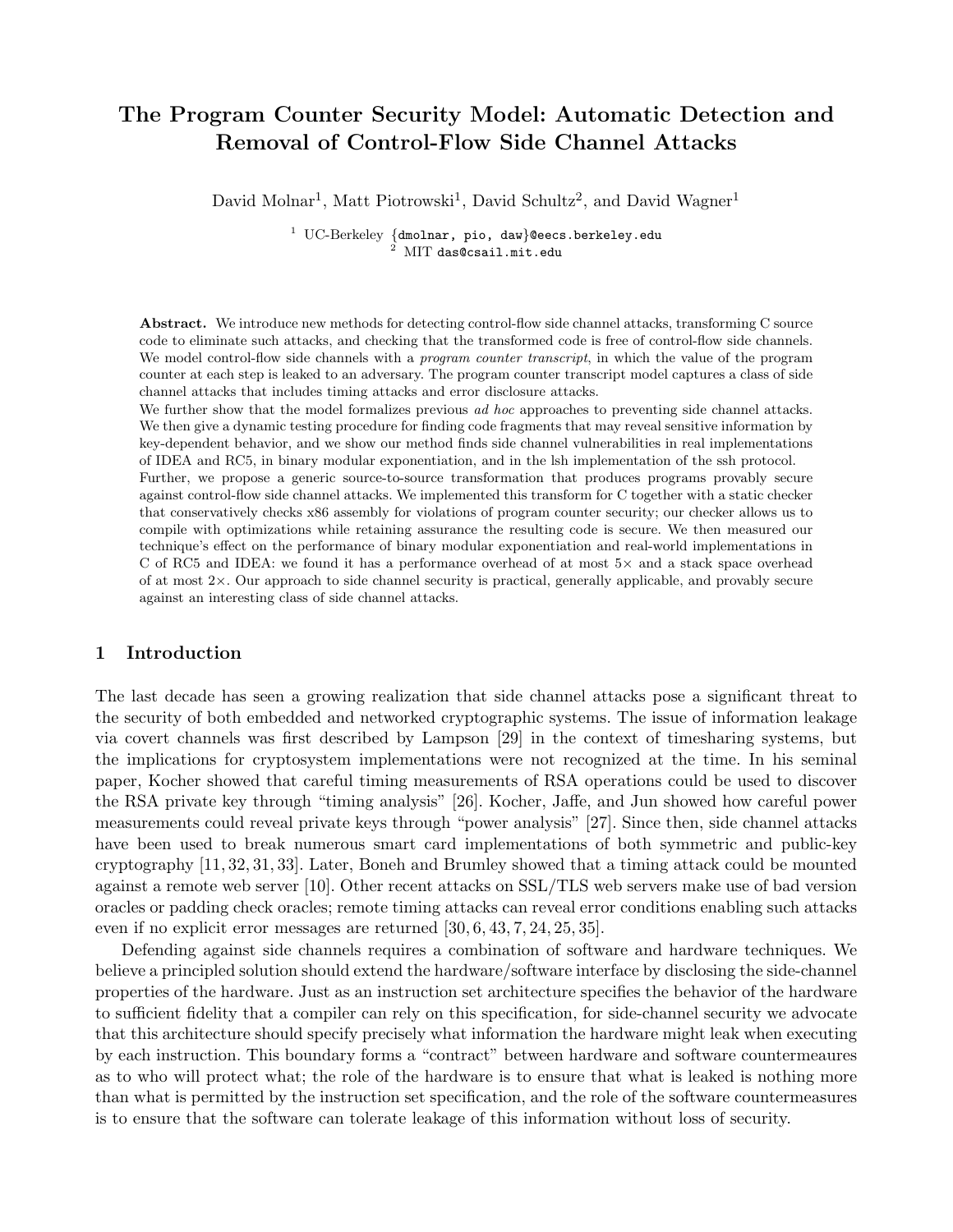Our main technical contribution is an exploration of one simple but useful contract, the program counter transcript model, where the only information the hardware leaks is the value of the program counter at each step of the computation. The intuition behind our model is that it captures an adversary that can see the entire control flow behavior of the program, so it captures a non-trivial class of sidechannel attacks. This paper develops methods for detecting such attacks on C programs and shows how to secure software against these attacks using a C-to-C code transformation.

First, we show the program counter model captures an interesting class of attacks, including timing analysis, a form of simple power analysis, and error disclosure attacks. For example, the model captures an adversary attempting network timing attacks of the type demonstrated by Boneh and Brumley [10]. We give a formal definition of *program counter security*, which expresses the requirement that the control flow behavior of the program contains no information of use to the attacker. We motivate our model by illustrating how previously proposed *ad hoc* countermeasures against error disclosure side channel attacks produce software that is program counter secure.

The program counter model enables testing for potential side channel vulnerabilities. The side channel behavior of a code fragment may leak information about the secret; therefore we would like to find and eliminate such fragments. We demonstrate a dynamic testing tool that searches for vulnerabilities in C code, and we show how the tool discovers real vulnerabilities in implementations of the RC5 and IDEA block ciphers, in binary modular exponentiation, and the lsh implementation of the ssh protocol. Once we have found a potential vulnerability, we want to eliminate it in a principled way.

We introduce a source-to-source program transformation that takes a program  $P$  and produces a transformed program  $P'$  with the same input-output behavior and with a guarantee that  $P'$  will be program counter secure. We built a prototype implementation of this transformation that works on C source code. We applied our implementation to implementations of RC5 and IDEA written in C, as well as an implementation of binary modular exponentiation. The resulting code is within a factor of at most 5 in performance and a factor of 2 in stack usage of untransformed code  $(\S 5.2)$ .

Because our transform works at the C source level, we must be careful that the compiler does not break our security property. We build a static analysis tool that conservatively checks x86 assembly code for violations of program counter security. For example, we were able to show that our transformed code, when compiled with the Intel optimizing C compiler, retains the security properties.

The program counter model does not cover all side channel attacks. In particular, data dependent side channels (such as DPA or cache timing attacks [5]) are not eliminated by our transform. Nevertheless, we still believe the model is of value. We do not expect software countermeasures alone to solve the problem of side channels.

Instead, the program counter model states a contract: given that the hardware leaks only program counters, we can use our software transform to obtain security against side channel attacks. Designing hardware that meets this contract becomes itself an intriguing open problem, which can draw on the growing library of hardware side channel countermeasures. Furthermore, our framework is more general that the program counter transcript model. By varying the transcript model, we can shift more of the burden to hardware or software as needed. In Appendix A we sketch alternative transcript models.

Our transform for the program counter model provides a principled and pragmatic foundation for defending against an interesting class of side channel attacks. Our results show that, for all but the most performance-conscious applications, it may be possible to defend against control-flow side channels using a generic and automatic transformation instead of developing application-specific defenses by hand. Furthermore, we give static and dynamic methods for discovering side channel attacks in the program counter model. These methods generalize to alternative transcript models, as well.

In short, we show how to discover and defend against a class of attacks, while leaving defenses against some important attacks as an open question. Our work opens the way to exploring a wide range of options for the the interface between hardware and software side channel countermeasures, as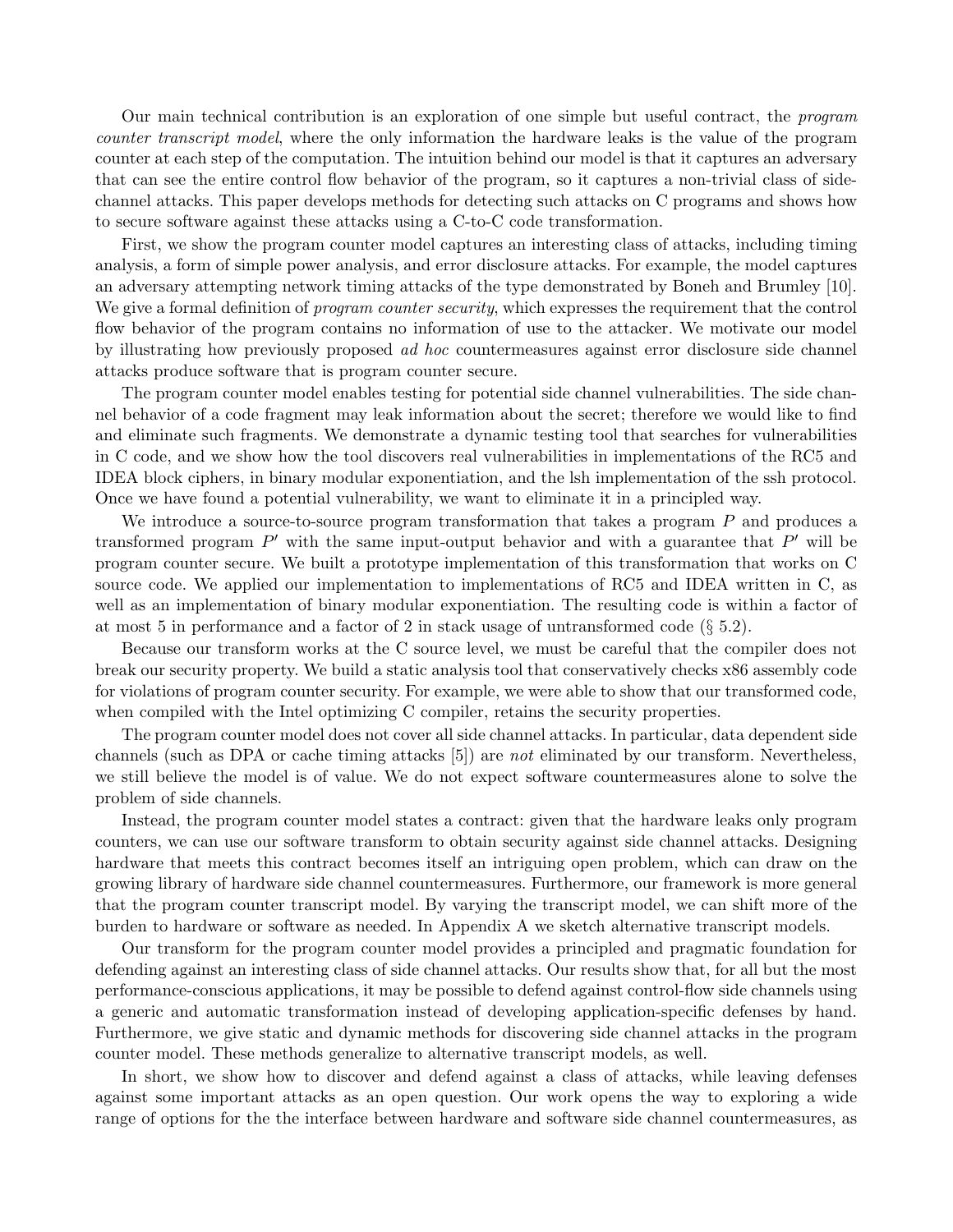formalized by different transcript models. As such, our work is a first step towards efficient, principled countermeasures against side channel attacks.

### 2 A Transcript Model for Side Channel Attacks

We formalize the notion of side information by a *transcript*. We view program execution as a sequence of n steps. A transcript is then a sequence  $T = (T_1, \ldots, T_n)$ , where  $T_i$  represents the adversary's observation of the side channel at the  $i^{\text{th}}$  step of the computation. We will then write  $P_k(x)$  to mean the program P running on secret input k and non-secret input x. Informally, a program is secure if the adversary "learns nothing" about  $k$  even given access to the side-channel transcript produced during execution of  $P_k(x)$  for x values of its choice. Our model can be thought of as a "single-program" case of the Micali-Reyzin model, in which their "leakage function" corresponds to our notion of a transcript [34].

The transcript is the way we formalize the contract between hardware and software. It is the job of hardware designers to ensure that the hardware leaks nothing more than what is specified in the transcript, and the rest of this paper assumes that this has been done.

We write  $D \sim D'$  if D and  $\overline{D'}$  have the same distribution (perfect indistinguishability). Programs will take two inputs, a key k and an input x; we write  $P_k(x)$  for the result of evaluating P on key k and input x. Define  $\#P_k(x)\# \stackrel{\text{def}}{=} (y,T)$ , where  $y = P_k(x)$  is the result of executing P on  $(k, x)$  and T denotes the transcript produced during that execution. If P is randomized,  $P_k(x)$  and  $\#P_k(x)\#$  are random variables. We abuse notation and write  $\#P_k\#$  for the map  $\#P_k\#(x) = \#P_k(x)\#$ . We can then define transcript security as follows:

**Definition 1** (transcript security). A program  $P$  is said to be transcript-secure (for a particular choice of transcript) if for all probabilistic polynomial time adversaries A, there exists a probabilistic polynomial time simulator S, which for all keys k satisfies  $S^{P_k} \sim A^{\#P_k \#}$ .

Remark 1. In our model, the attacker is assumed to know the text of the program P. In fact, we allow the adversary  $A$  to depend on  $P$  in any way whatsoever. Thus, we do not consider any security that might be obtained through use of secret programs ("security through obscurity"); security must instead be obtained through the secrecy of the key  $k$  [23].

Remark 2. We could weaken the definition by letting  $\sim$  denote statistical or computational indistinguishability, instead of perfect indistinguishability (as used in the formulation above). Because our schemes satisfy the stronger notion, our formulation above uses perfect indistinguishability, but the weaker notions are also meaningful. Further, the definition stated above requires that the simulation succeed for all keys k. Alternately, one could consider a weaker notion that requires only that simulation succeed for all but a negligible fraction of keys: e.g., for all A there exists S such that  $(k, S^{P_k}) \sim (k, A^{\#P_k\#})$ . This weaker notion would also be meaningful; however, since our schemes achieve the strong definition given above, we focus on the definition in its strongest form.

#### 3 Program Counter Security: Security Against Certain Side-Channel Attacks

The notion of program counter security (*PC-security*) is motivated by the following side channel attacks:

Timing attacks. In a timing attack, the attacker learns the total time taken by the computation. Thus, the side-channel transcript T seen by the adversary might contain a single value representing the time taken during execution of the program. Any program that is transcript-secure with this definition of transcript will then be secure against timing attacks.

Simple power analysis. We could also consider leakage due to the difference in power consumption between different types of machine instructions. For instance, a MUL (multiply) instruction might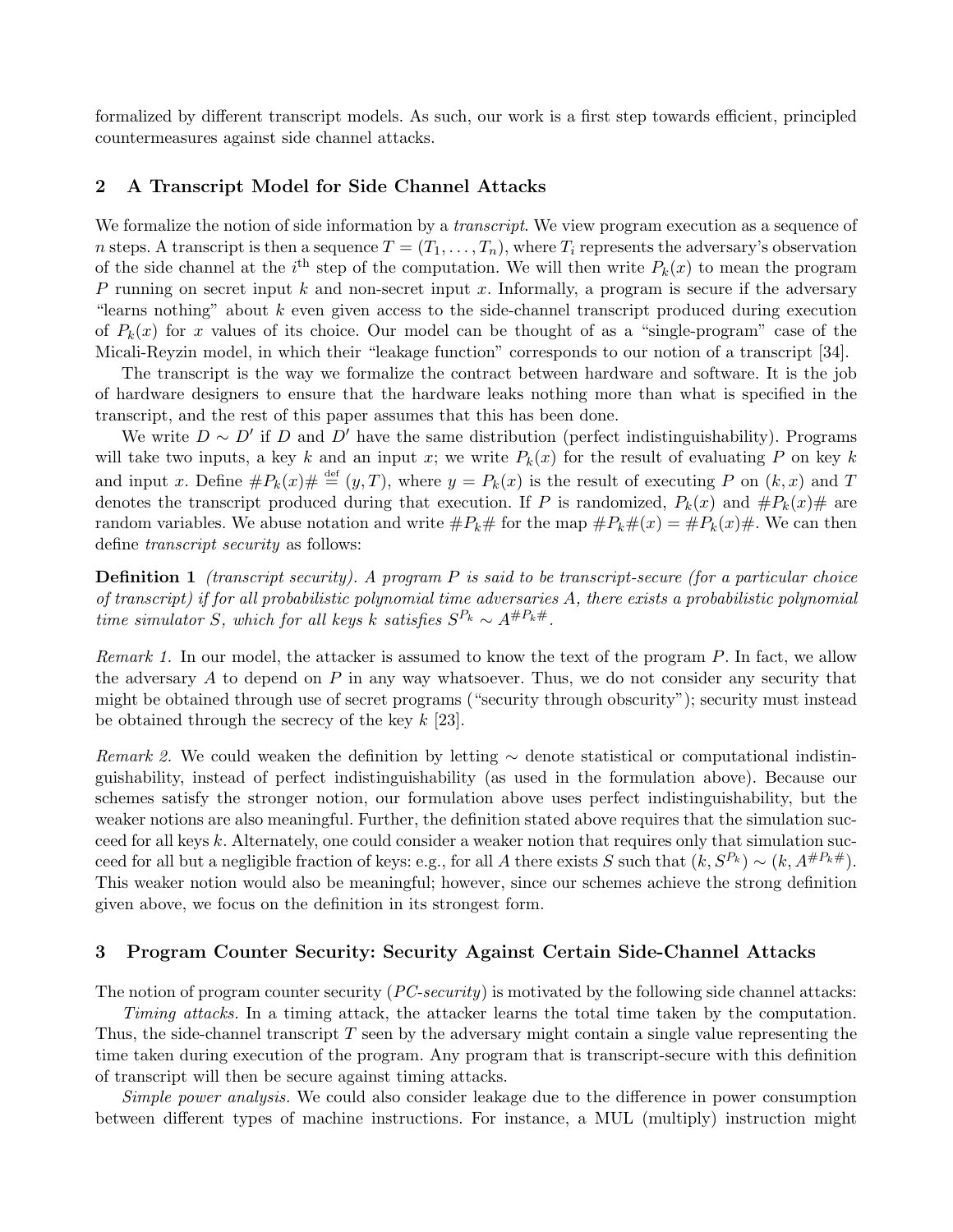consume more power than an XOR instruction; a LD (load) instruction might have a different pattern of power consumption than a CMP (comparison). This suggests a model of security where the adversary is permitted to see the opcode (type of instruction) executed at each step, but not the value of its operands.

We observe that these models are concerned mainly with the control-flow behavior of the program. In each case, the side channel leaks partial information about the path the processor takes through the program, but nothing about the data values. Consequently, these models can be subsumed by a single, more general model of security, which we call the *program counter model* or PC model.

In the PC model, the transcript  $T$  conveys the sequence of values taken on by the processor's program counter during the computation. To be specific, our concrete notion of security is as follows:

**Definition 2** (PC-security). A program P is PC-secure if P is transcript-secure when the transcript  $T=(T_1,\ldots, T_n)$  is defined so that  $T_i$  represents the value of the program counter at the i<sup>th</sup> step of the execution.

Consequently, in the PC model, the attacker learns everything about the program's control-flow behavior but nothing about other intermediate values computed during execution of the program. In the remainder of this work, we make two assumptions about the hardware used to execute the program: first, that the the program text is known to the attacker. This implies that the program counter at time  $i$ reveals the opcode that was executed at time i. Second, the side-channel signal observed by the attacker depends only on the sequence of program counter values, e.g., on the opcode executed. For example, we assume that the execution time of each machine instruction can be predicted without knowledge of the values of its operands, so that its timing behavior is not data-dependent in any way. Warning: This is not true on some architectures, due to, among other things, cache effects [5], data-dependent instruction timing, and speculation.

We stress that our transcript model is intended as an idealization of the information leaked by the hardware; it may be that no existing system meets the transcript precisely. Nonetheless, we believe these assumptions are reasonable for some embedded devices, namely those which do not have caches or sophisticated arithmetic units. With these assumptions, PC-security subsumes the attacks mentioned above. Given a transcript of PC values, the attacker can infer the total number of machine cycles used during the execution of the program, and thus the total time taken to run this program; consequently, any program that is PC-secure will also be secure against timing attacks.

#### 3.1 Justifying Previous Ad Hoc Countermeasures

It is interesting to note that many heuristic defenses that have been previously proposed in the literature can be formally justified using the notion of PC-security. We give some examples.

Coron's table-lookup method. The simple square-and-multiply exponentiation algorithm shown in Fig. 1(a) is insecure against power analysis, because squaring leaves a different pattern of power consumption than multiplication. Coron proposed a method using table lookups to defend against this attack [15]; see Fig. 1(b). The security of Coron's method rests on similar assumptions to those formalized in PC-security: the power consumption of all operations must be independent of their operands.

We note that Coron's method can be readily justified by our notion of PC-security. Indeed, Coron's modified exponentiation algorithm is PC-secure (given an appropriate implementation of the multiplication and squaring subroutines), since the sequence of program counter values is independent of the  $key k$ .

Universal exponentiation. Clavier and Joye proposed a new exponential algorithm. Their algorithm operates as an interpreter for a very simple register-based language, executing a sequence of instructions  $\Gamma = (\Gamma_1, \ldots, \Gamma_\ell)$  written in this language in a manner secure against side channels [14]. In their language,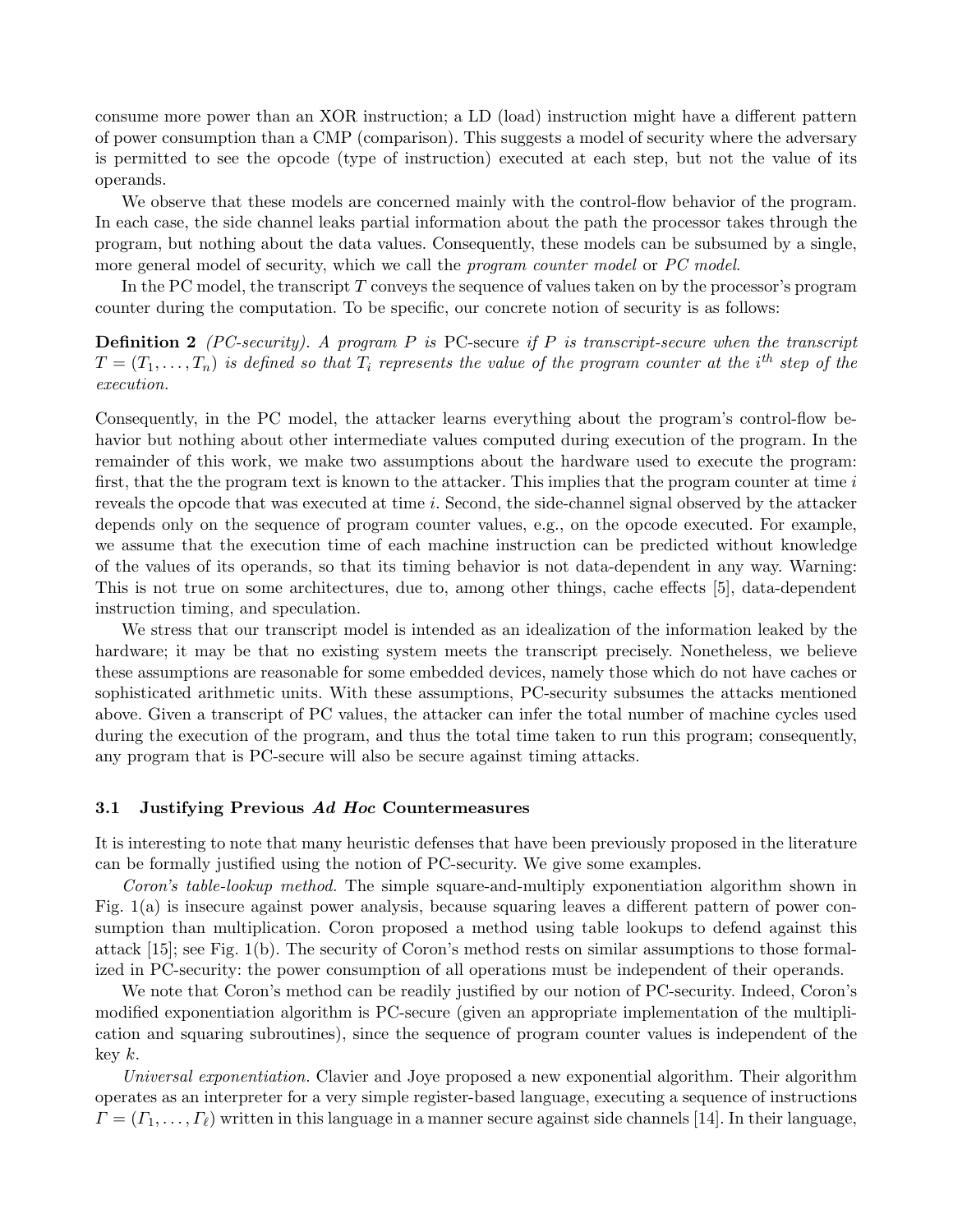| EXPONENTIATE $(k, x)$ :                               | CORON-EXP $(k, x)$ :                                  | UNIVERSAL- $\text{Exp}(\Gamma, x)$ :                         |
|-------------------------------------------------------|-------------------------------------------------------|--------------------------------------------------------------|
| 1. $y \leftarrow 1$ ; $\ell \leftarrow \text{len}(k)$ | 1. $y \leftarrow 1$ ; $\ell \leftarrow \text{len}(k)$ | 1. Parse $\Gamma$ as $(\Gamma_1,\ldots,\Gamma_\ell)$         |
| 2. for $i \leftarrow \ell - 1, \ldots, 0$ :           | 2. for $i \leftarrow \ell - 1, \ldots, 0$ :           | 2. Parse each $\Gamma_i$ as $(\gamma_i : \alpha_i, \beta_i)$ |
| 3. if $k_i = 1$                                       | 3. $A[1] \leftarrow y^2 \times x$                     | 3. $R[\alpha_1] \leftarrow x$ ; $R[\beta_1] \leftarrow x$    |
| 4. then $y \leftarrow y^2 \times x$                   | 4. $A[0] \leftarrow y^2$                              | 4. for $i \leftarrow 1, \ldots, \ell$ :                      |
| 5. else $y \leftarrow y^2$                            | 5. $y \leftarrow A[k_i]$                              | 5. $R[\gamma_i] \leftarrow R[\alpha_i] \times R[\beta_i]$    |
| 6. return $y$                                         | 6. return $y$                                         | 6. return $R[\gamma_\ell]$                                   |
| (a) The insecure version.                             | (b) Coron's method.                                   | (c) Clavier-Joye's method.                                   |

**Fig. 1.** Three methods for computing  $x^k$  in some (unspecified) group. Method (a) is insecure, because of the key-dependent if statement. Method (b) uses a table lookup to avoid a key-dependent branch, while method (c) interprets a small program  $\gamma$  that takes time independent of the key k.

|                       | $a = a \ll 1$ ;        | $b = a$ :         | $f = a \gg 7$ ;          |
|-----------------------|------------------------|-------------------|--------------------------|
| $a = a \ll 1$ ;       | $b = a$ :              | $b = b \ll 1$ ;   | $a = a \ll 1$ ;          |
| if (carry)            | $a = a - (a + carry);$ | $a = a / 128$ ;   | $x[0] = a^0 0x00$ ;      |
| $a = a \hat{O} x1B$ ; | $a = a & 0x1B$ ;       | $a = a * 0x1B$ ;  | $x[1] = a \hat{O} x1B$ ; |
|                       | $a = a \hat{b}$ ;      | $a = a \hat{b}$ ; | $a = x[f];$              |
| (a) Naïve.            | (b) SKKS.              | (c) BS $#1$ .     | (d) BS $#2$ .            |

Fig. 2. Four implementations of the AES xtime operation, intended for 8-bit microprocessors. The first is insecure against timing and DPA attacks. The next three have been used by implementors to defend against such attacks. Note: the instruction 'a << 1' sets the carry bit if the most significant bit of a is set.

there are m registers  $R[1], \ldots, R[m]$ , and every instruction has the form  $\Gamma_i = (\gamma_i : \alpha_i, \beta_i)$ , which is interpreted as  $R[\gamma_i] \leftarrow R[\alpha_i] \times R[\beta_i]$ . See Fig. 1(c). They, too, assume that power consumption is not data-dependent in any way. Because the sequence of program counter values depends only on  $\ell$  and not on Γ, the Clavier-Joye algorithm is PC-secure assuming that  $\ell$  is public and that the multiplication and squaring subroutines are implemented appropriately.

In other words, their algorithm takes as input an addition chain  $\Gamma(k)$  (for exponentiation to the  $k^{\text{th}}$ power) and a base x and applies the exponentiation chain securely to compute  $x^k$  in a way defined so that side channels will not reveal k. See Fig. 1(c). Assuming that  $\ell$ , the length of the addition chain, is public, their algorithm is PC-secure (given an appropriate implementation of the multiplication and squaring subroutines), since the sequence of program counter values depends only on  $\ell$  and not on  $\Gamma$ .

The AES xtime primitive. One of the main operations used in AES is the xtime function, which corresponds to shifting a 8-bit LFSR left one bit (or, equivalently, multiplying by '02' in  $GF(2^8)$ ). It is well-known that the straightforward implementation of  $x \text{time}$  (see Fig. 2(a)) is susceptible to timing and differential power analysis (DPA) attacks, because it uses a conditional jump instruction [28]. Sano, et al., proposed an alternate implementation that runs in constant time and hence is secure against timing attacks [40] (See Figure 2(b)), and Blömer and Seifert described two more [9] (See Figure 2(c) and (d)). We note that all three alternate implementations can be readily shown to be PC-secure, providing further justification for these countermeasures.

Error disclosure attacks. Some implementation attacks exploit information leaks from the disclosure of decryption failures. Consider a decryption routine that can return several different types of error messages, depending upon which stage of decryption failed (e.g., improper PKCS formatting, invalid padding, MAC verification failure). It turns out that, in many cases, revealing which kind of failure occurred leaks information about the key [6, 43, 7, 24, 25, 35].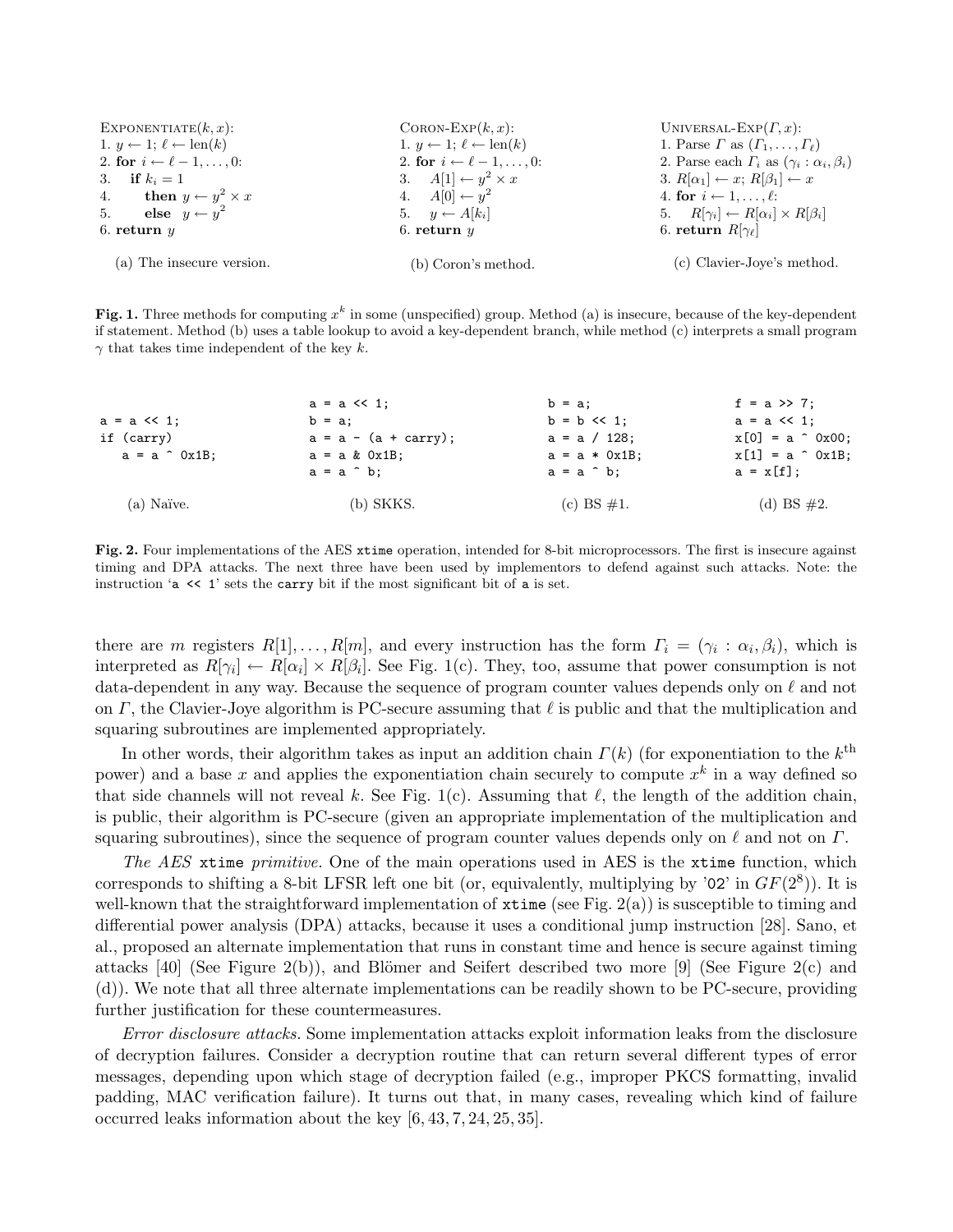$OAEP\text{-}INSECURE(d, x)$ : 1.  $(e, y) \leftarrow \text{INTTOOCTET}(x^d \mod n)$ 2. if e then return Error 3.  $(e', z) \leftarrow \text{OAEPDECODE}(y)$ 4. if  $e'$  then return Error 5. return z (a) Na¨ıve code (insecure).  $OAEP-SECURE(d, x)$ : 1.  $(e, y) \leftarrow \text{INTTOOCTET}(x^d \mod n)$ 2.  $y \leftarrow \text{COND}(e, \text{dummy value}, y)$ 3.  $(e', z) \leftarrow \text{OAEPDECODE}(y)$ 4. return  $\text{COND}(e \vee e', \text{Error}, z)$ (b) A transformed version (PC-secure).

Fig. 3. Two implementations of OAEP decryption. We assume that each subroutine returns a pair  $(e, y)$ , where e is a boolean flag indicating whether any error occurred, and y is the value returned by the subroutine if no error occurred. The code on the left is insecure against Manger's attack, because timing analysis allows to distinguish an error on Line 2 from an error on Line 3. The code in the right is PC-secure and hence not vulnerable to timing attacks, assuming that the subroutines are themselves implemented in a PC-secure form.

Naïvely, one might expect that attacks can be avoided if the implementation always returns the same error message, no matter what kind of decryption failure occurred. Unfortunately, this simple countermeasure does not go far enough. Surprisingly, in many cases timing attacks can be used to learn which kind of failure occurred, even if the implementation does not disclose this information explicitly  $[6, 43, 7, 24, 25, 35, 30]$ . See, for instance, Fig. 3(a). The existence of such attacks can be viewed as a consequence of the lack of PC-security. Thus, a better way to defend against error disclosure attacks is to ensure that all failures result in the same error message and that the implementation is PC-secure.

Suppose we had a subroutine  $\text{COND}(e, t, f)$  that returns t or f according to whether e is true or false. Using this subroutine, we propose in Fig. 3(b) one possible implementation strategy for securing the code in Fig. 3(a) against error disclosure attacks. If there is an error in Line 1, we generate a dummy value (which can be selected arbitrarily from the domain of OAEPDECODE) to replace the output of Line 1. If all subroutines are implemented in a PC-secure way and we can generate a dummy value in a PC-secure way, then our transformed code will be PC-secure and thus secure against error disclosure attacks. There is one challenge: we need a PC-secure implementation of COND. We propose one way to meet this requirement through logical masking:

 $COND(e, t, f)$ : 1.  $m \leftarrow \text{Mask}(e)$ 2. return  $(m \wedge t) \vee (\neg m \wedge f)$ 

Here ¬,∨,∧ represent the bitwise logical negation, OR, AND (respectively). This approach requires a PC-secure subroutine MASK satisfying MASK(false) = 0 and MASK(true) =  $2^{\ell} - 1 = 11 \cdots 1_2$ , assuming t and f are  $\ell$ -bit values. The MASK subroutine can be implemented in many ways. For instance, assuming true and false are encoded as values 1 and 0, we could use  $MASK(e) = (2<sup>\ell</sup> - 1) \times e$ ;  $MASK(e) = -e$  (on two's-complement machines);  $\text{MASK}(e) = (e \ll (\ell - 1)) \gg (\ell - 1)$  (using a sign-extending arithmetic right shift); or several other methods. With the natural translation to machine code, these instantiations of MASK and COND will be PC-secure.

## 3.2 Straight-Line Code is PC-Secure

The key property we have used to show PC-security of code in the previous section is that the code is straight-line, by which we mean that the flow of control through the code does not depend on the data in any way. We now encapsulate this in a theorem.

Theorem 1. (PC-security of straight-line code). Suppose the program P has no branches, i.e., it has no instructions that modify the PC. Then P is PC-secure.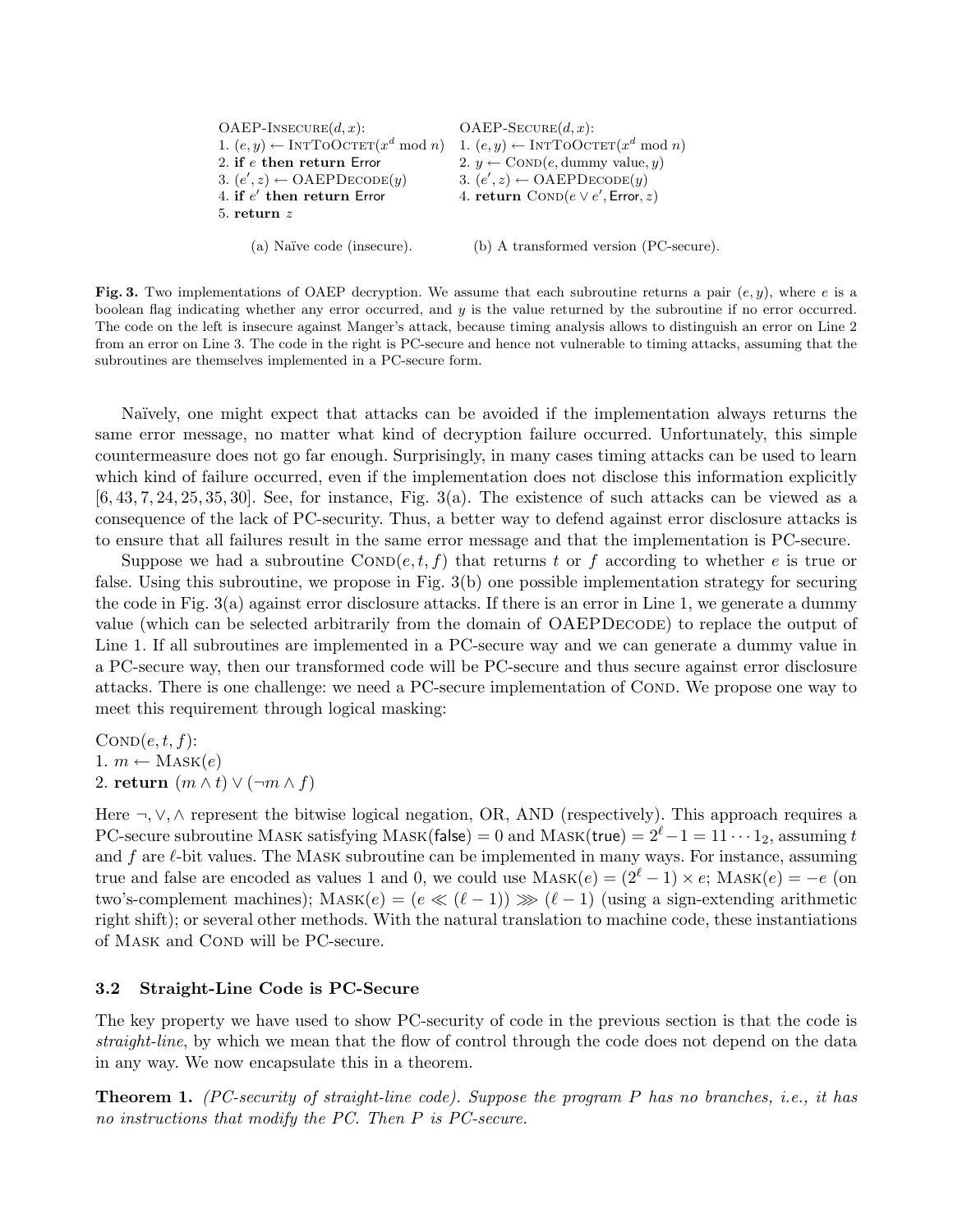```
CONST static uint16 mul(register uint16 a, register uint16 b) {
  register word32 p;
  p = (word32) a * b;if (p) {
     b = \text{low16}(p);
     a = p \gg 16; mean stddev min max
     return (b - a) + (b < a); 27.00 0.03 26 27
  } else if (a) {
     return 1 - a; <br> 7.00 0.02 7 8
  } else {
     return 1 - b; 0.00 0.02 0 1
  }
}
```
Fig. 4. PGP's implementation of multiplication mod  $2^{16} + 1$ . This routine is called a total of 34 times per IDEA operation. The numbers on the right show the mean, standard deviation, minimum, and maximum number of times each of the corresponding source code lines is visited per IDEA call over 10, 000 random keys and a fixed plaintext. The non-zero standard deviation indicates these lines as potential trouble spots, since it means the number of times these lines are executed varies as the secret input varies. Therefore, measuring a program's behavior on these lines may reveal information about the secret input.

*Proof.* Since P is branch-free, for all inputs x and all keys k the program counter transcript T of  $P_k(x)$ will be the same. For any adversary  $A$ , consider the simulator  $S$  that runs  $A$ , outputting whatever  $A$  does and answering each query x that A makes to its oracle with the value  $(P_k(x), T)$ . Then  $S^{P_k} \sim A^{\#P_k \#}$ for all  $k$ .

In fact, it suffices for P to be free of key-dependent branches. We can use this to show that some looping programs are PC-secure.

Theorem 2. (PC-security of some looping programs). Suppose the program P consists of straight-line code and loops that always run the same code body for a fixed constant number of iterations in the same order (i.e., the loop body contains no break statements and no assignments to the loop counter; there are no if statements). Then P is PC-secure.

*Proof.* As before, for all inputs x and all keys k, the program counter transcript T of  $P_k(x)$  will be the same, so we can use the same simulation strategy.

## 4 Finding Side Channel Attacks With Run-time Profiling

Not only does PC-security give us a way to prove the security of code, but it can also guide us to potential attacks. By looking at the transcripts of programs on many different secret inputs, we can search for key-dependencies in the transcripts. In particular, if we find any input  $x$  and any pair of keys  $k, k'$  so that  $P_k(x)$  yields a different program counter transcript than  $P_{k'}(x)$ , we can conclude that P is not PC-secure. Our algorithm, then is simple: pick an input x; pick many random keys  $k_1, \ldots, k_n$ ; and look for any variation whatsoever in the resulting program counter transcripts. Variations indicate potential side channel vulnerabilities and thus demand further investigation.

We built a tool that automates this process. We use the the GNU gcov tool to measure how many times each line of code is executed during each execution. We execute the program many times with many different secret keys, and we compute statistics for each line. This allows us to detect whether there is any line of code that is executed more times with one key then with another, which indicates a violation of PC-security.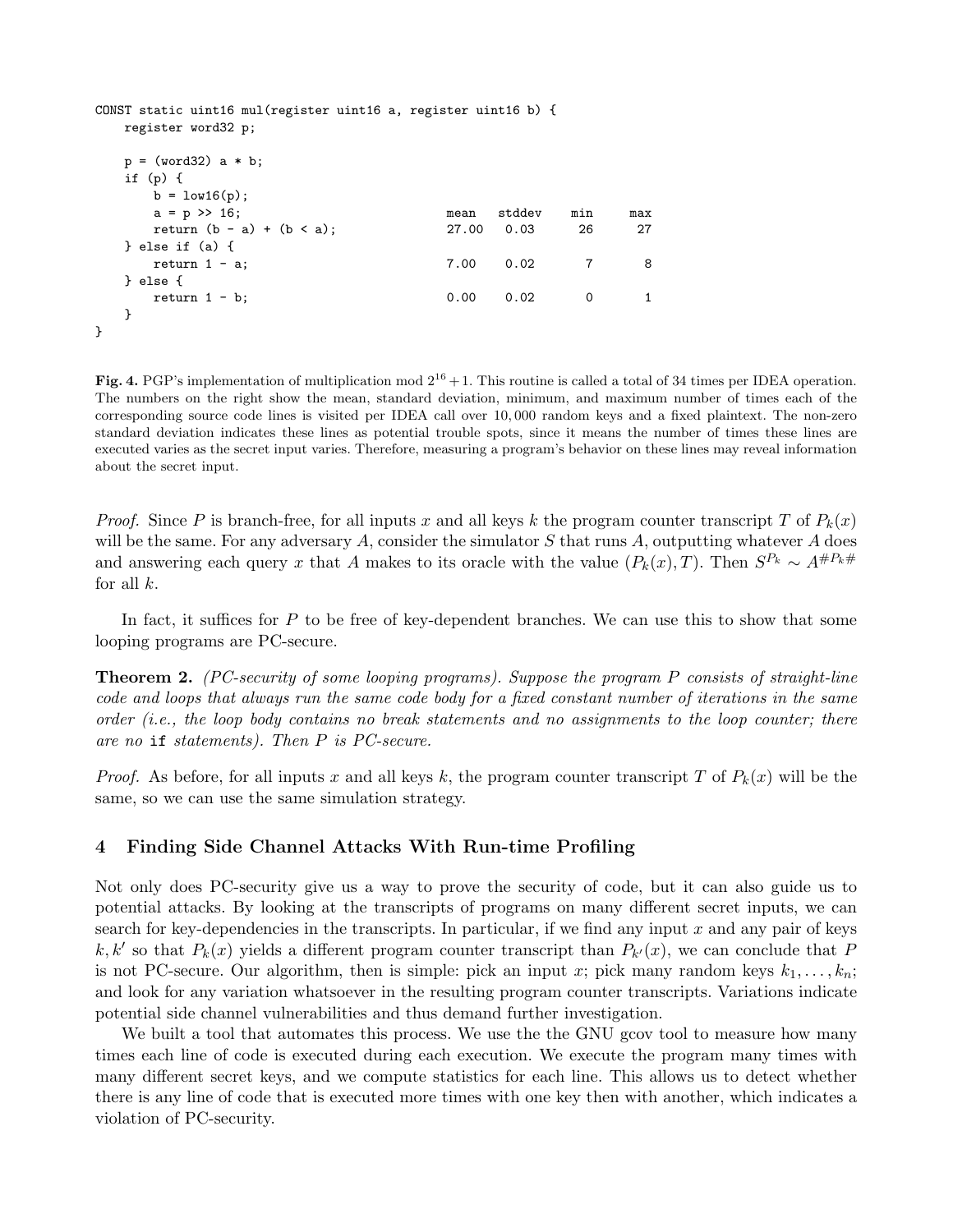This tool is fairly crude, in several respects. First, it does not gather entire program counter transcripts, so it could in principle miss some violations of PC-security. Second, gcov does not handle optimized C code very well, so we focus mainly on unoptimized code. We could work around these limitations by using an emulator, such as Bochs or Valgrind, but we leave this for future work [13]. Still, as we will see, our tool gives us a simple yet powerful test for potential side channel vulnerabilities.

Case Study: IDEA. To gain experience with this approach, we applied our tool to the implementation of the International Data Encryption Algorithm (IDEA) block cipher in PGP, Inc.'s version of PGP 2.6.2. IDEA relies heavily on multiplication modulo  $2^{16} + 1$ . However, this operation is tricky to implement in a constant-time way, because multiplying by zero must be treated as a special case. Others have shown the existence of timing attacks against some IDEA implementations based on this observation [22].

We decided to apply our tool to PGP's IDEA implementation. It quickly found several lines of code that were executed more times for some keys than others, indicating the possibility of a side-channel attack. See Fig. 4 for the tool's output. Upon investigating these key-dependencies, we noticed that these indicate a real vulnerability. In the case where either  $a$  or  $b$  is zero, the code takes a shortcut and returns in three instructions. If neither a nor b is zero, the code takes six instructions, leading to a timing difference. Thus, our tool sufficed to discover an instance of the aforementioned timing attack, even though our tool contains no special knowledge of that attack.

Upon further investigation, we discovered that these kind of timing dependencies are common in IDEA implementations. PGP 6.58 contains similar code. PGP 2.3a has an even worse timing difference; the multiplication is only carried out if both operands are non-zero.

Other case studies. Through similar methods, we discovered that the lsh implementation of the ssh protocol has different behavior when a username corresponds to a valid user and when it does not. This allows a remote attacker to guess usernames and confirm his guess by measuring the timing behavior of the server's response. We also found that the implementation of RC5 shipped with TinyOS is not PCsecure. TinyOS is an operating system designed for wireless sensor networks; the RC5 implementation we considered was part of the link-layer encryption scheme TinySEC, though it has since been deprecated and replaced by Skipjack due to patent concerns. These examples illustrate that violations of PC-security are easy to find with runtime profiling, and that they often correspond to side-channel vulnerabilities.

#### 5 Code Transformation for PC-Security

The examples we have seen so far illustrate the relevance of PC-security, but enforcing PC-security by hand is highly application-dependent and labor-intensive. We describe a generic method for transforming code to be PC-secure. Given a program P, the transformed program  $P'$  is PC-secure and has the same input-output behavior as P on all inputs (i.e.,  $P_k(x) \sim P'_k$  $k(x)$  for all  $k, x$ ). It may be surprising that almost all code can be transformed in this way, but we show in the Appendix how this can be done for loops where a fixed upper bound is known at compile time (i.e., primitive recursive function). We first explain informally how our transform works, and then we carefully prove its security.

Transforming conditional statements. An if statement containing only assignment expressions can be handled in a fairly simple way. To provide PC-security, we execute both branches of the **if**, but only retain the results from the branch that would have been executed in the original program. The mechanism we use to nullify the side-effects of either the consequent or the alternative is *conditional assignment*. We have already seen one way to implement PC-secure conditional assignment using logical masking and the COND subroutine. For example, the C statement if (p) {  $a = b$ ; } can be transformed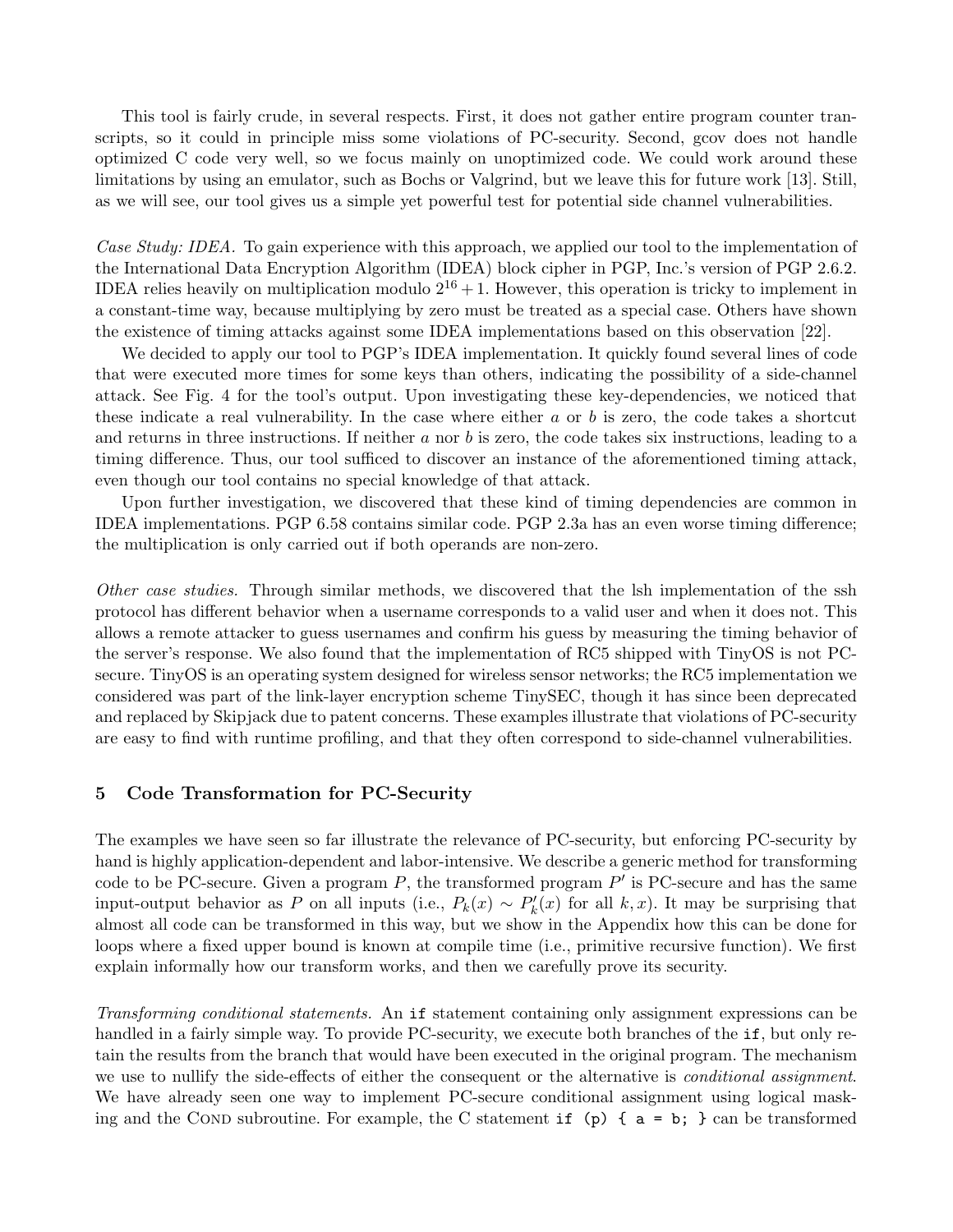| if $(n \times 2)$ f | $m = -(n % 2)$ :                            |
|---------------------|---------------------------------------------|
| $r = r * b$ ;       | $r = (m \& (r * b))$   ("m & r);            |
| $n = n - 1$ :       | $n = (m \& (n - 1))$   $(\tilde{m} \& n)$ ; |
| } else {            | $m = \tilde{m}$ :                           |
| $b = b * b$ :       | $b = (m \& (b * b))$   $(\tilde{m} \& b)$ : |
| $n = n / 2$ ;       | $n = (m \& (n / 2))$   $(\pi \& n)$ ;       |
|                     |                                             |

Fig. 5. Transforming a simple if statement to ensure PC-security. On the left, the original, insecure version. On the right, the result of our automatic transformation.

| if $(n  = 0)$ { | $m1 = -(n != 0)$ :                    |
|-----------------|---------------------------------------|
| if (n % 2) {    | $m2 = m1 \& (- (n \frac{9}{6} 2))$ ;  |
| $r = r * b$ ;   | $r = (m2 \& (r * b))$   ("m2 & r);    |
| $n = n - 1$ ;   | $n = (m2 \& (n - 1))$   ("m2 & n);    |
| } else {        | $m2 = m1$ & $m2$ ;                    |
| $b = b * b$ :   | $b = (m2 \& (b * b))$ $((m2 \& b))$ ; |
| $n = n / 2$ :   | $n = (m2 \& (n / 2))$   ("m2 $k n$ ); |
|                 |                                       |
|                 |                                       |

Fig. 6. An example of our transformation applied to a nested if statement.

to  $a = \text{COND(m, b, a)}$ , where  $m = \text{MASK(p)}$ . If p represents a 0-or-1-valued boolean variable<sup>3</sup>, this might expand to the C code  $m = -p$ ;  $a = (m \& b)$  | ("m  $\& a$ ).

Fig. 5 shows a complete transformation for part of an iterative exponentiation routine.

Many architectures have conditional instructions that support conditional assignment more naturally. For instance, virtually any ARM instruction can be made conditional on a processor flag, and the Pentium Pro and later IA-32 processors have a conditional mov instruction. On these architectures, our transform can be implemented more efficiently, but our prototype currently does not attempt to take advantage of native support for conditional assignment.

Nested if statements are only slightly more involved. Instead of assigning the mask based solely on the value of the predicate, we use a conditional assignment that depends on the value of the mask for the surrounding if. We conditionally invert the mask before the code for the else clause based on the enclosing if's mask. This means that any given statement in the program only needs to care about a single mask for ifs, regardless of the level of nesting.

Loops. Loops present difficulties because the number of iterations they will perform may not be known statically, and in particular, the number of iterations may depend on sensitive data. Fortunately, in many cases a constant upper bound can be established on the number of iterations. We transform the loop so that it always executes for the full number of iterations, but the results of any iterations that would not have occurred in the original program are discarded. A specification of our entire transform may be found in Section 5.1

More generally, it would suffice to know that the number of iterations can be upper-bounded by a value that depends only on public inputs (even if this bound is not constant). A future version of our transform might work around this by performing static analysis to determine which loops actually depend on secret data and which do not. We found, however, that for the examples we looked at such an analysis was not necessary.

Fortunately, it is frequently the case, particularly in cryptographic algorithms, that the number of iterations a loop performs is known statically or depends only on non-sensitive data. In these situations, we can leave the loop unchanged. A more interesting scenario is when a loop may execute for a variable number of iterations, but we can establish a reasonably tight upper bound on the number of iterations.

<sup>&</sup>lt;sup>3</sup> If p is not guaranteed to be 0-or-1-valued, this definition of  $m$  does not work. We use  $m = 1p - 1$  instead.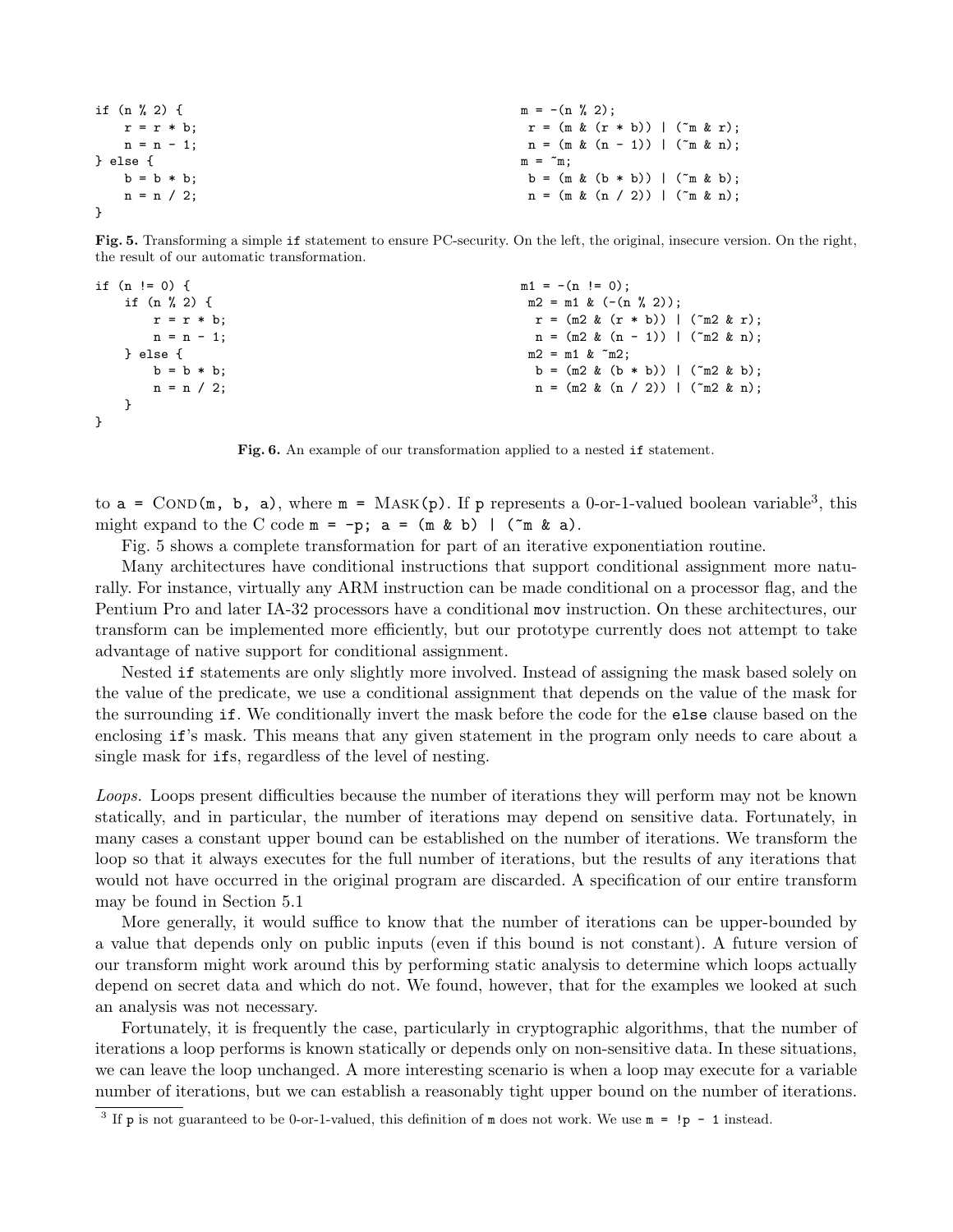```
C \in \mathrm{Com} = \mathrm{Program}E \in \mathrm{Exp}B \in \text{BoolExp} \subset \text{Exp}I \inIdentifier
arithop ∈ AOp = {+, -, *, &, |}relop \in RelOp = \{\geq, \leq, =\}boolean \in BoolOp = \{and, or\}n \in \text{Num}C ::= I := E \mid C' ; C'' \mid \text{if } B \text{ then } C' \text{ else } C''| for I := n to n' do C' | break
                                                     E ::= I | n | B | E' arithop E'' | ^{\sim} E'B ::= 0 | 1 | B' boolop B'' | E' relop E'' | B'(b) Grammar.
```
(a) Syntactic domains.

Fig. 7. The abstract syntax of IncredibL.

For instance, the loop may contain a break statement intended to cause it to exit early in some cases, making the program insecure in the PC model. We transform the loop so that it always executes for the full number of iterations, but the results of any iterations that would not have occurred in the original program are discarded. In essence, this can be thought of as prepending if (loop\_done) to every statement in the loop, and transforming **break** statements into conditional assignments to *loop\_done*.

#### 5.1 Specifying The Transform

With these examples, we are now ready to specify the transform more precisely. As we discuss below, our implementation handles all of the C language. However, the lack of a formal semantics for C makes it difficult to prove anything about C, so we focus on a subset of C that contains most of the language features that are relevant to our analysis. For this subset, we can prove that the transform is semantically preserving and that it produces PC-secure code.

To precisely capture this subset of C, we introduce IncredibL, a simple imperative language with restricted control flow. IncredibL is our own invention, but it is derived from Hennessy's WhileL [19]. The grammar for IncredibL can be found in Fig. 7.

Roughly, IncredibL captures a memory-safe subset of C with only bounded loops, if statements, and straight-line assignments. Note that we do not allow any forms of recursion or unstructured control flow, as these may introduce unbounded iteration. We also disallow calls to untransformed subroutines, including I/O primitives. Note that because loop bounds are known statically in IncredibL, we can in principle unroll all loops in any IncredibL program to obtain code with no branches.

Our transformation  $\mathcal{T}_{\text{Program}}$  is specified in Fig. 8. We state the main theorems here. Proofs may be found in the Appendix.

**Theorem 3.**  $T_{Program}$  is semantics-preserving: for every valid IncredibL program P and every pair of inputs  $k, x, P'_k$  $P'_k(x) \sim P_k(x)$ , where  $P' \stackrel{\text{\tiny def}}{=} T_{Program} [P].$ 

**Theorem 4.**  $T_{Program}$  outputs safe code: for every IncredibL program P,  $T_{Program}[\![P]\!]$  consists only of straight-line code and loops with straight-line code bodies that run for a fixed constant number of iterations with no assignments to induction variables.

**Corollary 1.**  $T_{Program}$  enforces PC-security: for every IncredibL program P,  $T_{Program}[[P]]$  is PC-secure.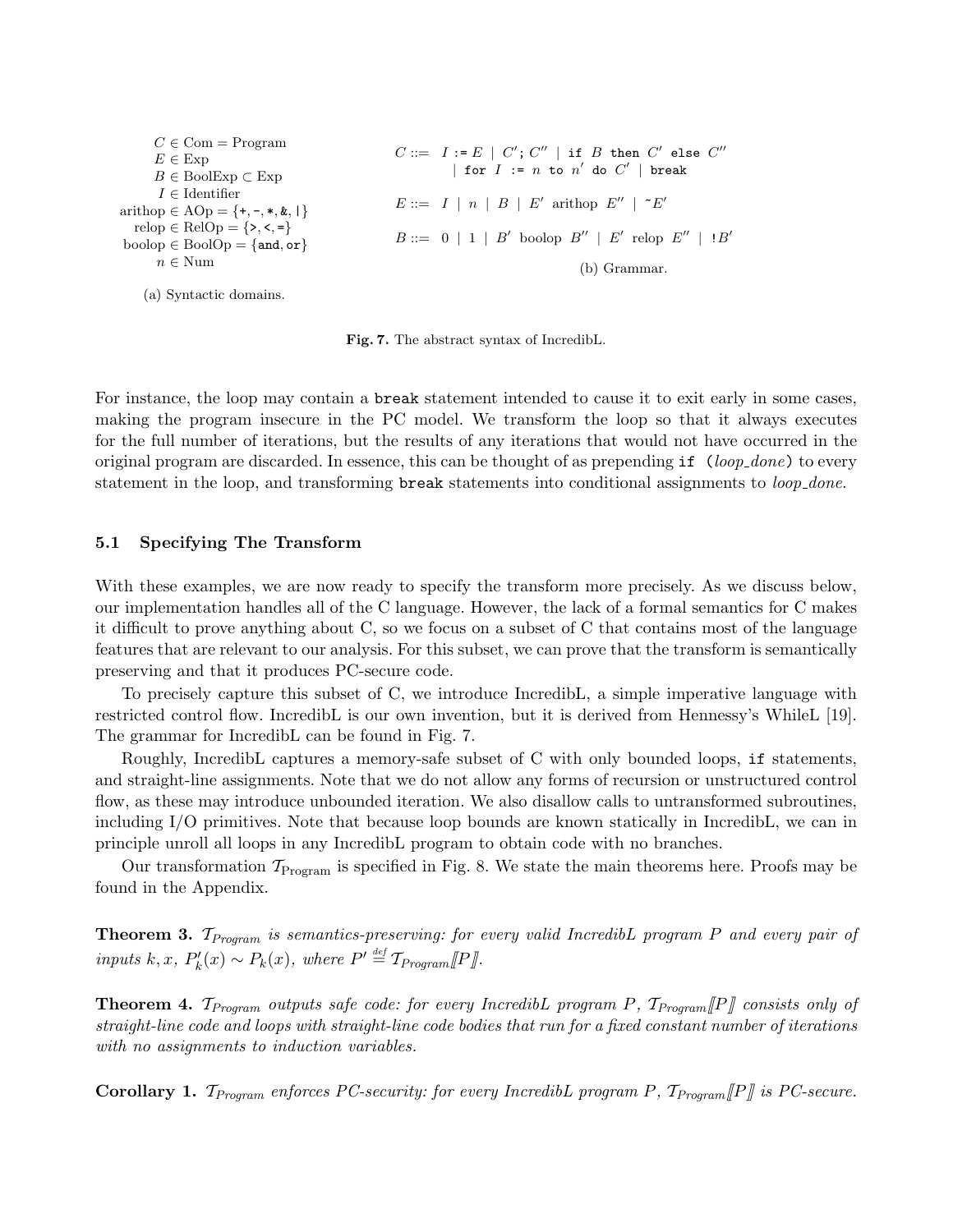$$
T_{\text{Program}}[\![C]\!] = I_0 := -1; T_{\text{Com}}[\![C]\!](I_0, I_0) \text{ where } I_0 \text{ is a fresh identifier}
$$
\n
$$
T_{\text{Com}}[\![I := E]\!](I_{\text{if}}, I_{\text{brk}}) = conditional\text{-assignment}(I, (I_{\text{if}} \& I_{\text{brk}}), E, I)
$$
\n
$$
T_{\text{Com}}[\![C] : C']\![(I_{\text{if}}, I_{\text{brk}}) = T_{\text{Com}}[\![C]\!](I_{\text{if}}, I_{\text{brk}}); T_{\text{Com}}[\![C']\!](I_{\text{if}}, I_{\text{brk}})
$$
\n
$$
T_{\text{Com}}[\![\text{if } B \text{ then } C \text{ else } C']\!](I_{\text{if}}, I_{\text{brk}}) = conditional\text{-assignment}(I_0, (I_{\text{if}} \& I_{\text{brk}}), (0-B), 0); T_{\text{Com}}[\![C]\!](I_0, I_{\text{brk}});
$$
\n
$$
\text{conditional-assign}(I_0, (I_{\text{if}} \& I_{\text{brk}}), \text{``I}_0, 0); T_{\text{Com}}[\![C']\!](I_0, I_{\text{brk}})
$$
\n
$$
T_{\text{Com}}[\![\text{for } I := n \text{ to } n' \text{ do } C]\!](I_{\text{if}}, I_{\text{brk}}) = conditional\text{-assignment}(I_0, (I_{\text{if}} \& I_{\text{brk}}), \text{``I}_0, 0);
$$
\n
$$
\text{for } I := n \text{ to } n' \text{ do } T_{\text{Com}}[\![C]\!](I_{\text{if}}, I_0)
$$
\n
$$
\text{where } I_0 \text{ is a fresh identifier}
$$
\n
$$
T_{\text{Com}}[\![\text{break}](I_{\text{if}}, I_{\text{brk}}) = conditional\text{-assignment}(I_{\text{brk}}, (I_{\text{if}} \& I_{\text{brk}}), 0, I_{\text{brk}})
$$
\n
$$
\text{conditional-assign}(I, E_m, E_t, E_f) = I := (E_t \& E_m) + (E_f \& \text{``E}_m)
$$

Fig. 8. A formal specification of our transform.



Fig. 9. The speed, code size, and stack size overhead of our transform, as applied to modular exponentiation, IDEA, and RC5. The -xf suffix indicates the automatic application of our transform, while the -hand suffix indicates a hand-optimized application of our transform. Values are normalized: the untransformed version of a program takes unit time by definition, while the transformed version of the same program is shown with the relative multiplicative overhead compared to the untransformed version.

#### 5.2 Transform Implementation

We applied our transform to implementations of the IDEA and RC5 block ciphers, which are known to be susceptible to timing attacks unless implemented carefully [22, 18]. We also applied our transform to a simple binary modular exponentiation implementation built on top of the GNU Multiprecision Library. We chose x86 as our reference platform due to its widespread popularity, and we used the Intel C Compiler, Version 8.1 for our performance results. Our tests were run on a 2.8 GHz Pentium 4 running FreeBSD 6-CURRENT (April 17, 2005).

We first optimized our transform by hand on IDEA's multiplication routine to determine how fast our transform can be in principle. Our hand-optimized transformation achieves a factor of  $2\times$  slowdown compared to untransformed code, when both are compiled using the Intel C compiler with -O3.

We then implemented an automatic C source-to-source transformation using the C Intermediate Language package [36]. Our implementation was intended as an early prototype to demonstrate the feasibility of applying our transformation automatically. With more careful attention, better performance from an automatic transform may be possible.

Performance results. Our performance results for modular exponentiation, IDEA, and RC5 are presented in Fig. 9. For IDEA, we transformed only the mul routine, which we identified as the main candidate for timing and power attacks. For RC5, we performed the transformation on the rotate routine, for similar reasons. For modexp, we transformed only the main loop, but did not transform GnuMP library functions.

The performance of untransformed, optimized code is set to 1, and the performance of transformed code is reported relative to this value; for example, the bar with height "2" for idea-hand indicates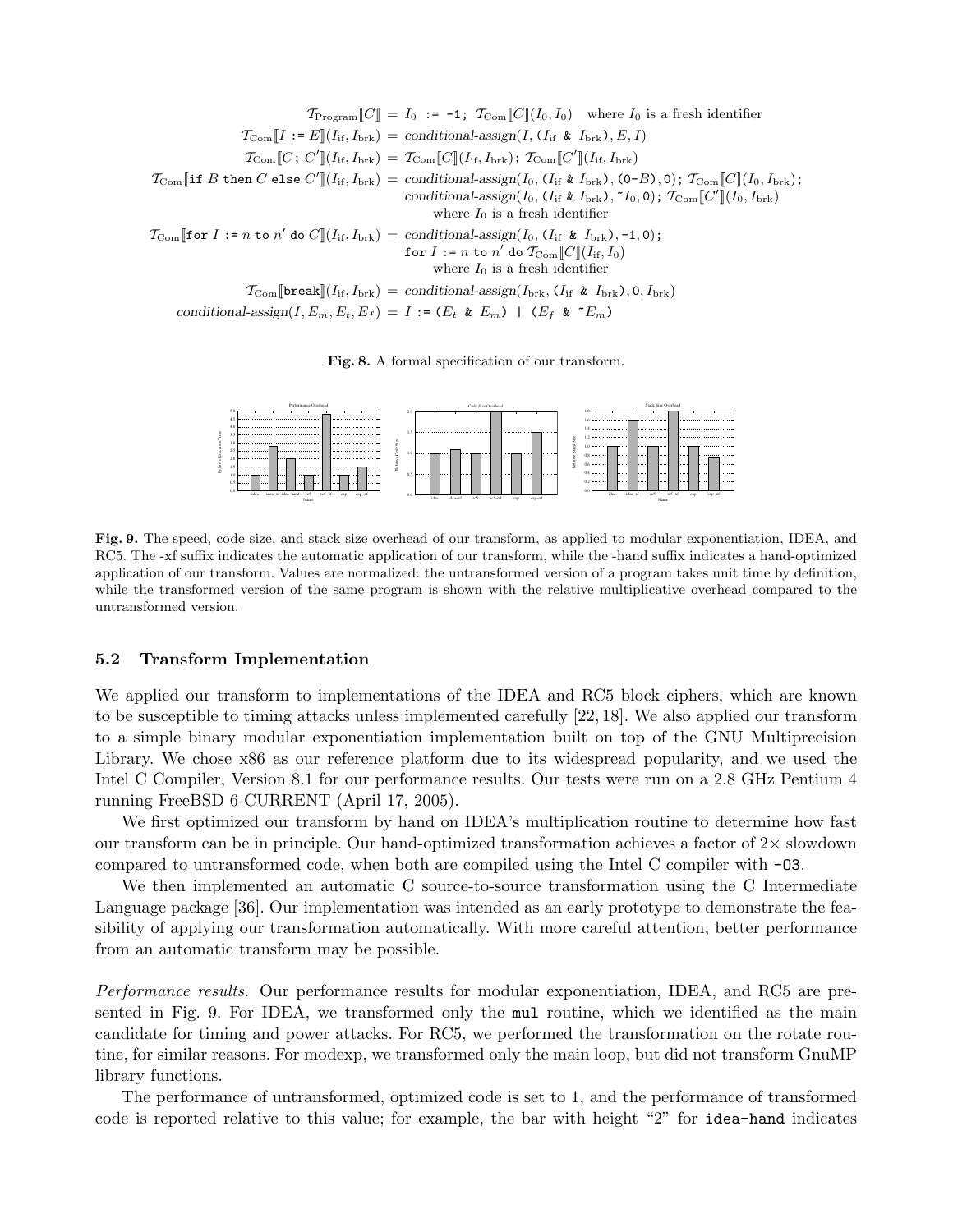

Fig. 10. Example: State space explored by the static verifier.

that our hand-transformed IDEA code took 2 times as long as untransformed code. We also found that code size increased by at most a factor of 2. Finally, we considered the stack usage of transformed code; this is the most relevant metric of memory usage for systems without dynamically allocated memory.

We can see that both our automatic transform is within a factor of 5 in performance of the optimized untransformed code in all cases. Again, our implementation is a prototype intended to test feasibility; with more work, more efficient code may be possible. Further, our stack size and code size increase by at most a factor of 2, showing that the transformed code may still be reasonable even in constrained environments. Our results suggest that a fully automatic transformation with slowdown acceptable for many applications is possible with care.

A static analysis for PC-security. We cannot guarantee that the compiler will preserve our transform's straight-line + restricted-loop guarantee when it generates assembly language. We addressed this problem by building a simple static checker for x86 assembly code that detects violations of PC-security. If the compiler does introduce assembly constructs that violate PC-security, these constructs will be flagged by the checker. We can then revise the code or improve our transform. Our checker is sound, but not complete: it will catch all violations of PC-security, but may also report false positives.

In fact, our checker caught unsafe constructs in the gcc 3.3.2 compilation of our transformed C code to x86 assembly. In certain expression contexts, gcc compiles the logical negation (!) operator into an assembly sequence involving a conditional branch. Further experimentation reveals that this idiom is not limited to the x86; the Sun C compiler on an UltraSPARC-60 machine exhibits similar behavior. We discovered, however, that the Intel C compiler does not compile ! using conditional jumps, so we used the Intel compiler for our performance experiments. One alternative would be to change the transform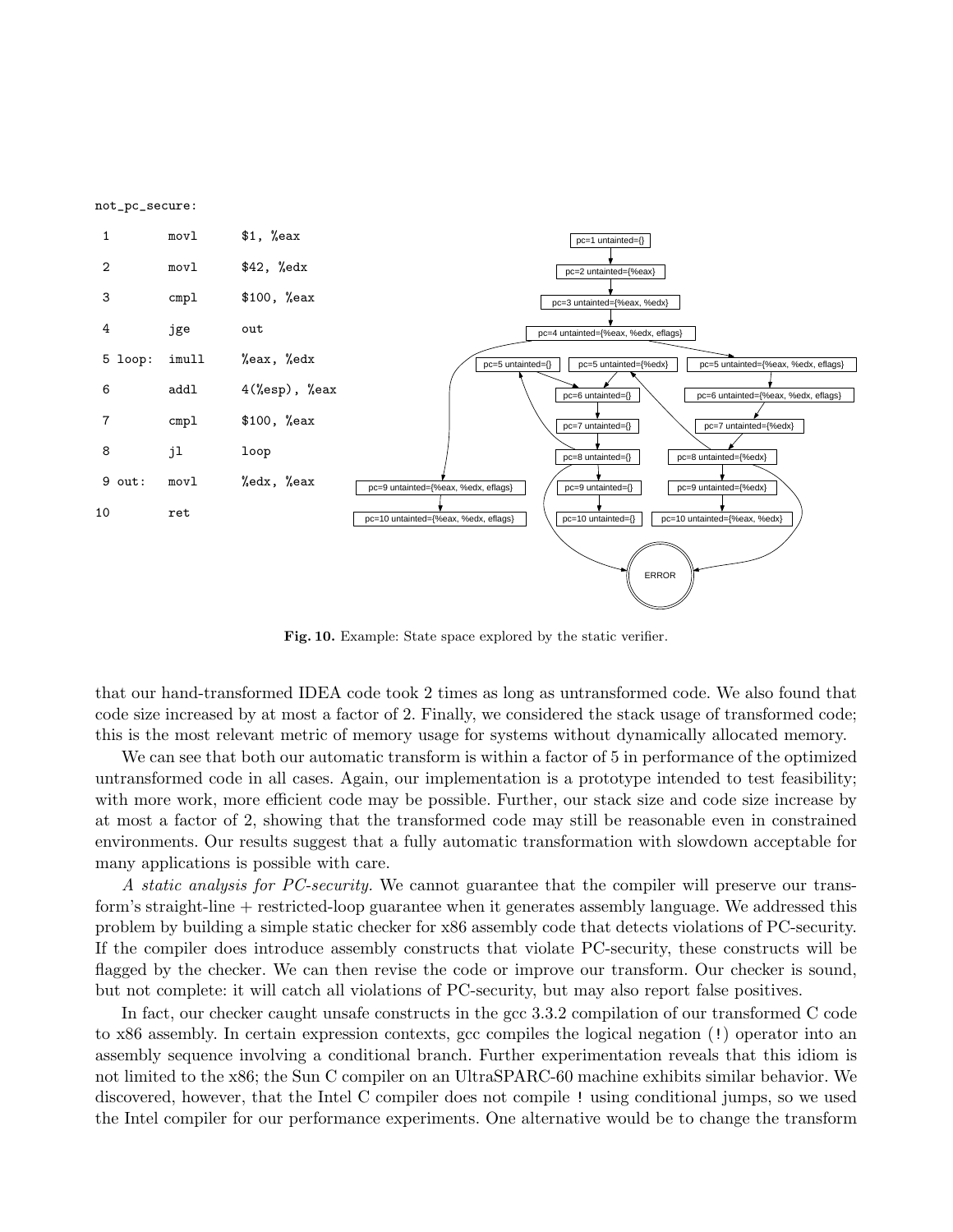to avoid the ! operator, but we did not find a portable and efficient replacement. Another alternative would be to modify gcc to add an extra mode that respects the PC-security of compiled code; we found it easier, however, to simply use the Intel compiler for our tests. Our experience shows the merely turning off optimizations does not guarantee that transformed C code will be PC-secure after compilation.

The checker works by performing an information flow analysis on the control flow graph for the program. Register and memory locations are classified as either sensitive or public. A public value is one that is derived entirely from constants, whereas a sensitive value is not, and therefore may depend on secret data. The program is simulated on a nondeterministic abstract machine in which each state consists of a program counter and a set of public locations. State transitions are defined solely based on the input/output behavior of the instructions in the program, except for conditional branches, which are handled specially. For these branches, both branch directions are explored nondeterministically. Additionally, if branch predicate is sensitive, the machine transitions to an error state and flags a violation of PC-security.

For these branches, both branch directions are explored nondeterministically. Additionally, if branch predicate is sensitive, the machine transitions to an error state and flags a violation of PC-security.

This approach is sound but not complete; it identifies all actual violations of PC-security, but may also report false positives. False positives arise because some aspects of the execution environment (pointer aliasing in particular) are difficult or impossible to model accurately using our analysis, and so we adopt conservative approximations. Furthermore, the model does not capture the fact that some computations such as  $x \oplus x$  produce a public output on sensitive inputs. Nevertheless, these false positives do not appear to be a problem in practice; we encountered none in the programs we examined. Since the verifier only needs to understand data and control flow and not actual instruction semantics, our implementation is relatively simple, consisting of about 1800 lines of Java code. Fig. 10 shows the state space explored on one possible translation of the following C program to x86 assembly.

```
int not_pc_secure(int x) {
    int res = 42;
    for (int i = 1; i < 100; i += x)
        res *= i;return res;
}
```
The program is not PC-secure because the execution of all loop iterations after the first are dependent upon the unknown input x. The second branch is flagged as a violation of PC-security because it depends on the processor's less than flag (part of the eflags register), which is sensitive at the branch point.

The state space diagram shows that the program is not PC-secure. We find the first branch does not violate PC-security because in the unique control path that reaches it, the flags that determine the branch direction are public. The tool considers both branch directions: the left path (which is infeasible in practice) skips the loop entirely and returns from the function, and the right path executes the loop body. In the rightmost path, 4(%esp), the potentially sensitive parameter to the function, is added to %eax, so %eax is sensitive. Hence, eflags is made sensitive by the comparison of %eax to 100 on line 7, and the branch on line 8 is flagged as a violation of PC-security.

For the sake of comprehensiveness, the tool also explores the center path in the figure. This path corresponds to the second and subsequent loop iterations, which have an even smaller set of public values than the first iteration. Note that even though there is no practical bound on the number of iterations of the loop in this example, the sensitive set stabilizes quickly, so the state space that must be explored is small.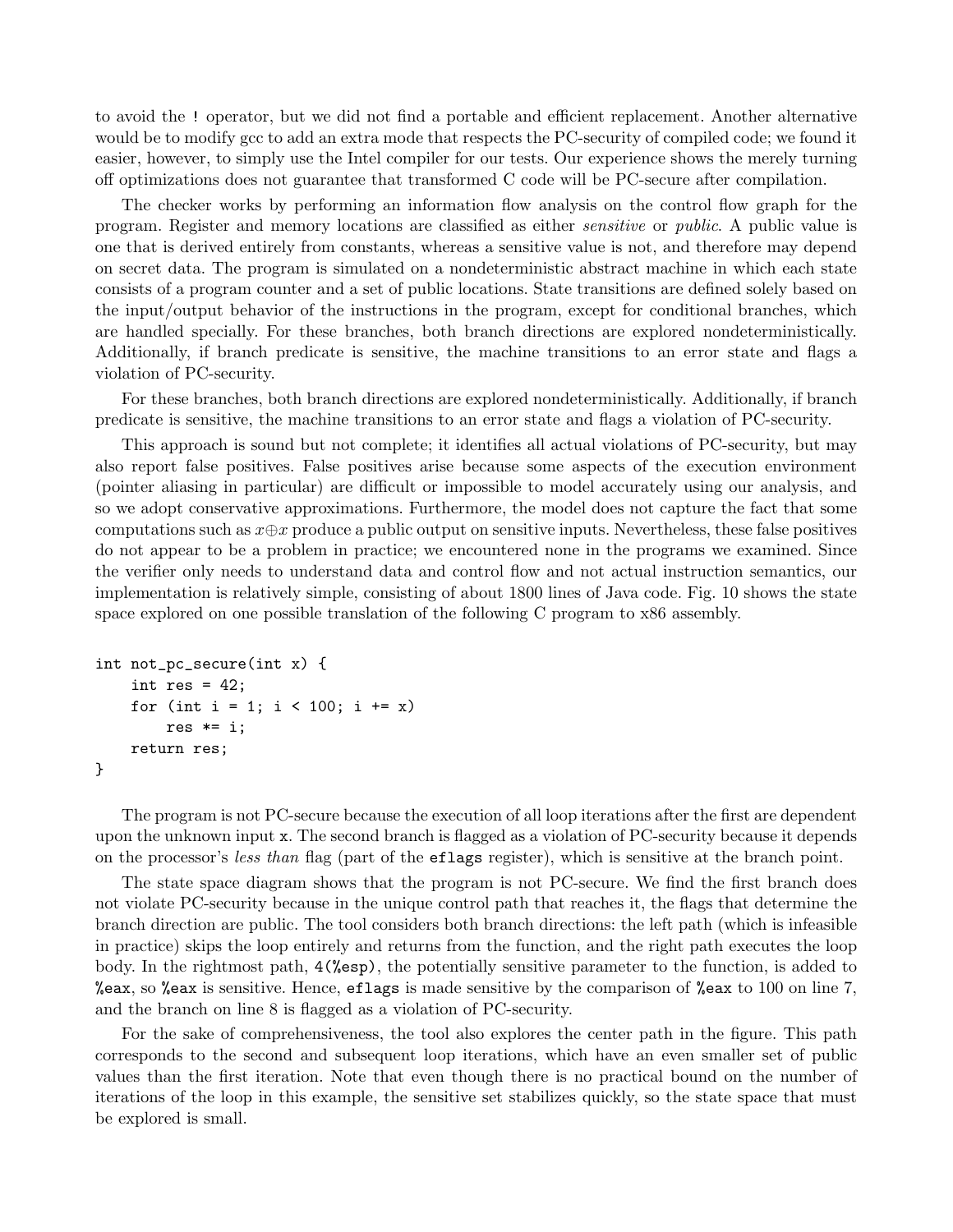### 6 Related Work

Many previous side channel defenses are application-specific. For example, blinding can be used to prevent timing attacks against RSA [26, 10]. The major advantage of an application-specific defense is that it can be efficient. Experimental measurements show that blinding only adds a 2–10% overhead; contrast this with the overhead we measured in § 5.2.

Unfortunately, no proof of security for blinding against side channel attacks is known. In the absence of proof, it is difficult to assess whether the defense works. For example, defenses were designed for the five AES finalists [31]. These defenses had no formal model of information leaked to the adversary and hence no way to verify security. In fact, Coron and Goubin later pointed out a subtle flaw in one of the techniques [16]. Blömer, et al., give several more examples of techniques that were thought to be secure but failed, and of cases where innocent-looking "simplifications" failed. These examples motivate their study of provably secure defenses against side channels [8]. We note that Hevia and Kiwi showed that conditional branches in some implementations of DES leak information about the secret key; this is another motivation for PC-security.

Chevallier-Mames, Ciet, and Joye show a clever construction for performing modular exponentiation without incurring undue overhead. They show that, under an appropriate physical assumption, only the Hamming weight of the exponent is leaked by their algorithm. Blömer, et al., also define a model for provable security against side channel attacks and show how to implement AES securely in this model [8]. While these methods are a step forward, they still require a great deal of new effort for each new application.

The programming languages community has studied the problem of secure information flow extensively, but most work regarding C code has focused on detecting covert channels and side channels [39], not on eliminating them via code transformation. One exception is Agat's work, which transforms out timing leaks by inserting dummy instructions to balance out the branches in a program's control-flow graph [1, 2]. His work is focuses primarily on timing attacks, while our approach is more general. There are also languages such as Jif and Flowcaml that include information flow support as part of the language [44, 42].

Micali and Reyzin examine "physically observable cryptography" through a framework that is closely related to ours. Their model specifies a "leakage function" (analogous to our notion of transcript) and allows the adversary to measure the outputs of this leakage function on a "physical machine" which may be executing some number of "virtual Turing Machines." Our model, in contrast, is simpler since we consider only a single program executing at a time. Also, Micali and Reyzin focus more on how side channel attacks affect basic theorems of cryptography, while we are interested in automatic transforms that improve security against such attacks [34]. Goldreich and Ostrovsky also proposed a transformation for RAM machines that makes the sequence of memory accesses independent of the input with polylogarithmic slowdown; this would provide security in our sense with a transcript containing such memory accesses, but we are not aware of any practical implementation [17].

The above defenses focus on software; there are also promising solutions that focus on hardware [41, 3, 4, 38]. To coordinate these defenses, we need a contract between hardware researchers and software researchers as to who will protect what. Our transcript is exactly this: a contract specifying what information the software can expect the hardware to leak to the adversary.

### 7 Conclusion and Open Problems

We presented a program counter model for reasoning about side channel attacks, a system that transforms code to increase resistance against attacks, and a static verifier that checks the code output by our compiler is PC-secure. This framework allows us to prove transformed code is secure against an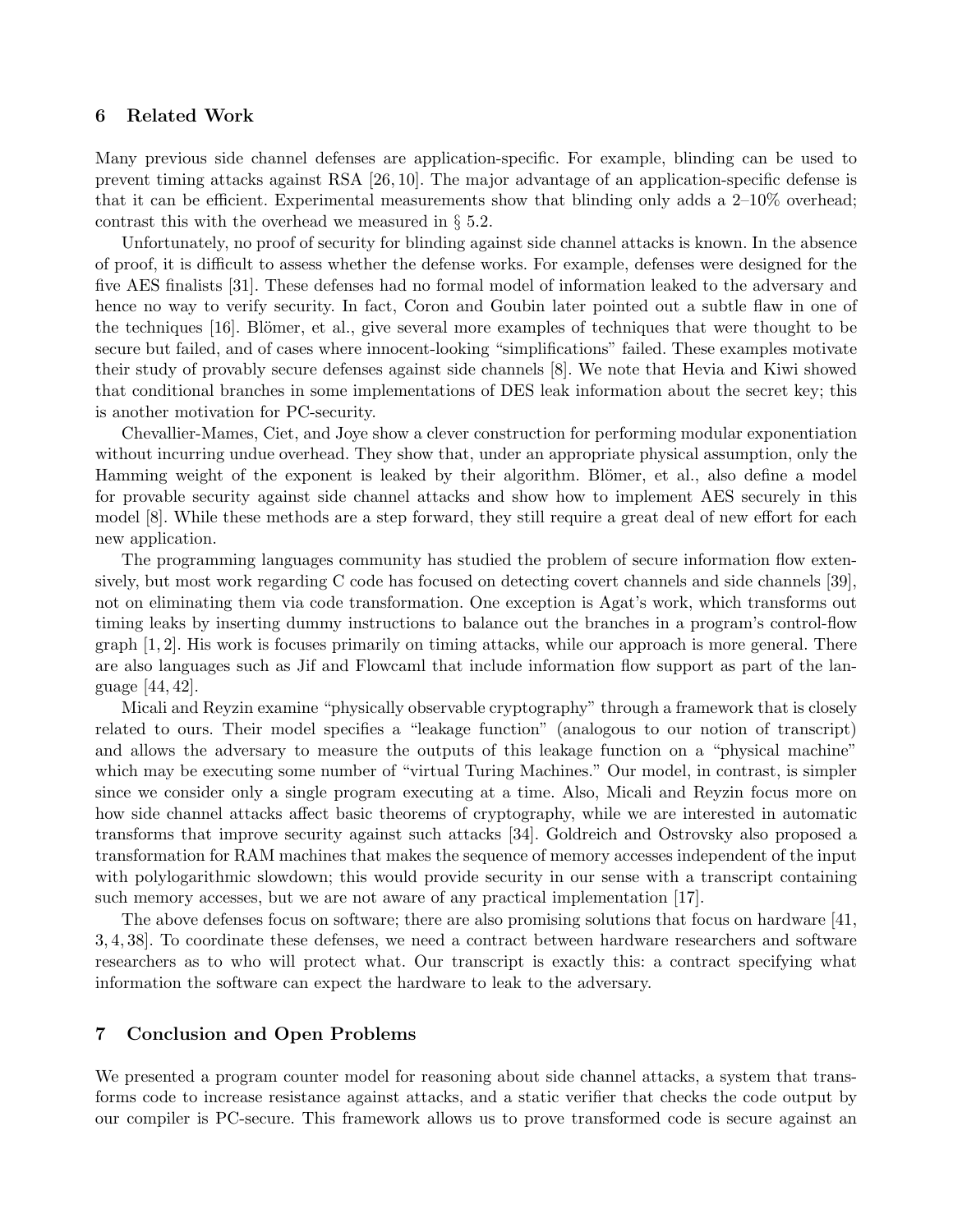interesting class of side channels. With enough work, an even more efficient automatic transformation for PC-security may be possible.

Looking forward, it is an interesting open problem to extend these methods to handle a larger class of side-channel attacks. We have argued that specifying a transcript model as part of the hardware/software interface simplifies development of both hardware and software countermeasures. We leave it as an open problem to find the "right" contract between these two worlds.

## 8 Acknowledgments

We thank Nikita Borisov, Eric Brewer, Karl Chen, Evan Chang, Adam Chlipala, Rob Johnson, Chris Karlof, Naveen Sastry, Rusty Sears, Umesh Shankar, and Fran Woodland for discussions and advice. We also thank Eric Brewer for reminding us that every problem can be solved with a supercompiler. David Molnar was supported by an Intel OCR Fellowship and a National Science Foundation Graduate Fellowship. This work supported by NSF ANI-0113941 and NSF CCR-0325311.

# References

- 1. Johan Agat. Transforming Out Timing Leaks. In Proceedings on the 27th ACM Symposium on the Principles of Programming Languages, 2000.
- 2. Johan Agat. Type Based Techniques for Covert Channel Elimination and Register Allocation. PhD thesis, Chalmers University of Technology, 2001.
- 3. Luca Benini, Alberto Macii, Enrico Macii, Elvira Omerbegovic, Massimo Poncino, and Fabrizio Pro. A Novel Architecture for Power Maskable Arithmetic Units. In Proceedings of the 13th ACM Great Lakes symposium on VLSI, 2003.
- 4. Luca Benini, Alberto Macii, Enrico Macii, Elvira Omerbegovic, Massimo Poncino, and Fabrizio Pro. Energy-aware Design Techniques for Differential Power Analysis Protection. In Proceedings of the 40th conference on Design automation, 2003.
- 5. D.J. Bernstein. Cache-timing attacks on AES, 2005. http://cr.yp.to/papers.html#cachetiming.
- 6. John Black and Hector Urtubia. Side-Channel Attacks on Symmetric Encryption Schemes: The Case for Authenticated Encryption. In Proceedings of the 11th USENIX Security Symposium, 2002.
- 7. D. Bleichenbacher. Chosen ciphertext attacks against protocols based on RSA encryption standard PKCS #1. In CRYPTO, 1998.
- 8. Johannes Blömer, Jorge Guajardo Merchan, and Volker Krummel. Provably secure masking of AES. In SAC, 2004.
- 9. Johannes Blömer and Jean-Pierre Seifert. Fault based cryptanalysis of the advanced encryption standard (AES). In FSE 2003, volume 2742 of LNCS, pages 162–181. Springer-Verlag, 2003.
- 10. Dan Boneh and David Brumley. Remote Timing Attacks Are Practical. In Proceedings of the 12th USENIX Security Symposium, 2003.
- 11. Suresh Chari, Charanjit Jutla, Josyula R. Rao, and Pankaj Rohatgi. A Cautionary Note Regarding Evaluation of AES Candidates on Smart-Cards. In Proceedings of the Second AES Candidate Conference, 1999.
- 12. Suresh Chari, Charanjit S. Jutla, Josyula R. Rao, and Pankaj Rohatgi. Towards sound approaches to counteract power-analysis attacks. In CRYPTO, 1999.
- 13. Jim Chow, Ben Pfaff, Tal Garfinkel, Kevin Christopher, and Mendel Rosenblum. Understanding data lifetime via whole system simulation. In *Usenix Security*, 2004.
- 14. Christophe Clavier and Marc Joye. Universal exponentiation algorithm: A first step towards provable SPA-resistance. In CHES 2001, volume 2162 of LNCS, pages 300–308. Springer-Verlag, 2001.
- 15. Jean-Sébastien Coron. Resistance against differential power analysis for elliptic curve cryptosystems. In CHES 1999, volume 1717 of LNCS, pages 292–302. Springer-Verlag, 1999.
- 16. Jean-Sébastien Coron and Louis Goubin. On Boolean and Arithmetic Masking Against Differential Power Analysis. In Proceedings of the Workshop on Cryptographic Hardware and Embedded Systems, 2000.
- 17. Oded Goldreich and Rafail Ostrovsky. Software protection and simulation on oblivious RAM. J. ACM, 43(3):431–473, 1996.
- 18. H. Handschuh and H. Heys. A timing attack on RC5. In Lecture Notes in Computer Science: Selected Areas in Cryptography, pages 306–318. Springer-Verlag, 1999.
- 19. Matthew Hennessy. The Semantics of Programming Languages: an Elementary Introduction using Structural Operational Semantics. John Wiley and Sons, New York, N.Y., 1990.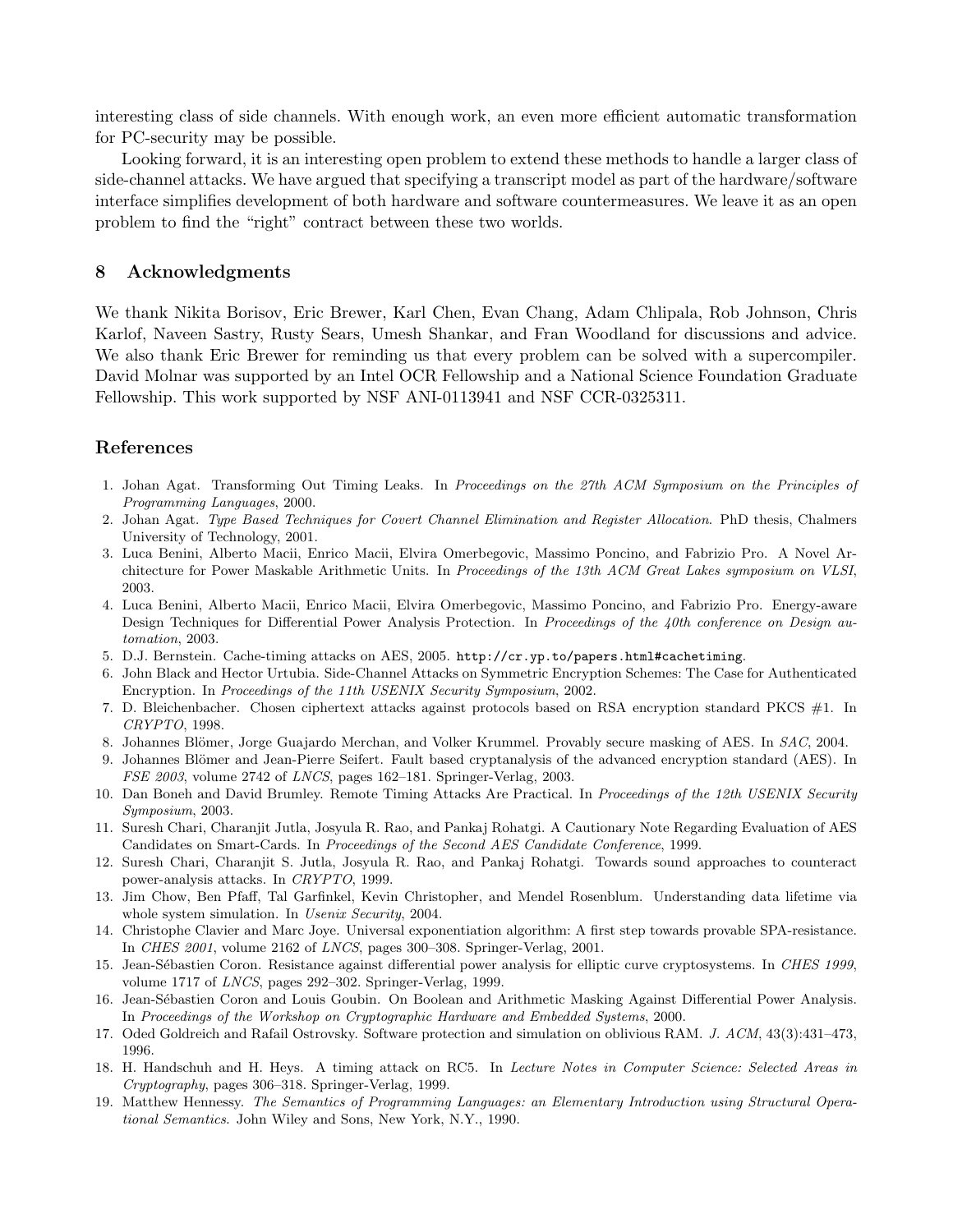- 20. Y. Ishai, A. Sahai, and D. Wagner. Private circuits: Securing hardware against probing attacks. In CRYPTO 2003, 2003.
- 21. G. Kahn. Natural semantics. In STACS, pages 22–39, Passau, Germany, 1987.
- 22. John Kelsey, Bruce Schneier, David Wagner, and Chris Hall. Side Channel Cryptanalysis of Product Ciphers. Journal of Computer Security, 8:141–158, 2000.
- 23. Auguste Kerckhoffs. La cryptographie militaire. Journal des sciences militaires, IX:5–38, Jan 1883.
- 24. Vlastimil Klima, Ondrej Pokorny, and Tomas Rosa. Attacking RSA-based sessions in SSL/TLS. In CHES, 2003.
- 25. Vlastimil Klima and Tomas Rosa. Side channel attacks on CBC encrypted messages in the PKCS #7 format. Cryptology ePrint Archive, Report 2003/098, 2003. http://eprint.iacr.org/.
- 26. Paul Kocher. Timing Attacks on Implementations of Diffie-Hellman, RSA, DSS, and Other Systems. In Proceedings of the 16th Annual International Cryptology Conference, 1996.
- 27. Paul Kocher, Joshua Jaffe, and Benjamin Jun. Differential Power Analysis. In Proceedings of the 19th Annual International Cryptology Conference, 1999.
- 28. François Koeune and Jean-Jacques Quisquater. A timing attack against Rijndael. Technical Report CG-1999/1, Université catholique de Louvain, June 1999.
- 29. Butler W. Lampson. A Note on the Confinement Problem. Communications of the ACM, 16(10):613–615, 1973.
- 30. J. Manger. A chosen ciphertext attack on RSA optimal asymmetric encryption padding (OAEP) as standardized in PKCS #1 v2.0. In CRYPTO, 2001.
- 31. Thomas S. Messerges. Securing the AES Finalists Against Power Analysis Attacks. In Proceedings of the Fast Software Encryption Workshop, 2000.
- 32. Thomas S. Messerges, Ezzy A. Dabbish, and Robert H. Sloan. Investigations of Power Analysis Attacks on Smartcards. In Proceedings of the USENIX Workshop on Smartcard Technology, 1999.
- 33. Thomas S. Messerges, Ezzy A. Dabbish, and Robert H. Sloan. Power Analysis Attacks of Modular Exponentiation in Smartcards. In Proceedings of the Workshop on Cryptographic Hardware and Embedded Systems, 1999.
- 34. Silvio Micali and Leo Reyzin. Physically observable cryptography. In Theory of Cryptography, 2004.
- 35. Bodo Möller. Security of CBC ciphersuites in SSL/TLS: Problems and countermeasures, May 2004. http://www. openssl.org/~bodo/tls-cbc.txt.
- 36. George Necula, Scott McPeak, S.P. Rahul, and Westley Weimer. CIL: Intermediate Language and Tools for Analysis and Transformation of C Programs. In Proceedings of the Conference on Compilier Construction, 2002.
- 37. D. Page. Theoretical use of cache memory as a cryptanalytic side-channel. Technical Report CSTR-02-003, University of Bristol, June 2002.
- 38. Patrick Rakers, Larry Connell, Tim Collins, and Dan Russell. Secure Contactless Smartcard ASIC with DPA Protection. In Proceedings of the Custom Integrated Circuits Conference, 2000.
- 39. Andrei Sabelfeld and Andrew C. Myers. Language-Based Information-Flow Security. IEEE Journal on Selected Areas in Communications, 21(1):5–19, 2003.
- 40. Fumihiko Sano, Masanobu Koike, Shinichi Kawamura, and Masue Shiba. Performance evaluation of AES finalists on the high-end smart card. In AES3: The Third Advanced Encryption Standard (AES) Candidate Conference, Apr 2000.
- 41. Adi Shamir. Protecting Smart Cards from Passive Power Analysis with Detached Power Supplies. In Proceedings of the Workshop on Cryptographic Hardware and Embedded Systems, 2000.
- 42. Vincent Simonet. Flowcaml, 2005. http://cristal.inria.fr/~simonet/soft/flowcaml/.
- 43. S. Vaudenay. Security flaws induced by CBC padding applications to SSL, IPSEC, WTLS... In EUROCRYPT, 2002.
- 44. Lantian Zheng and Andrew Myers. End-to-end availability policies and noninterference, 2005. Computer Security Foundations Workshop.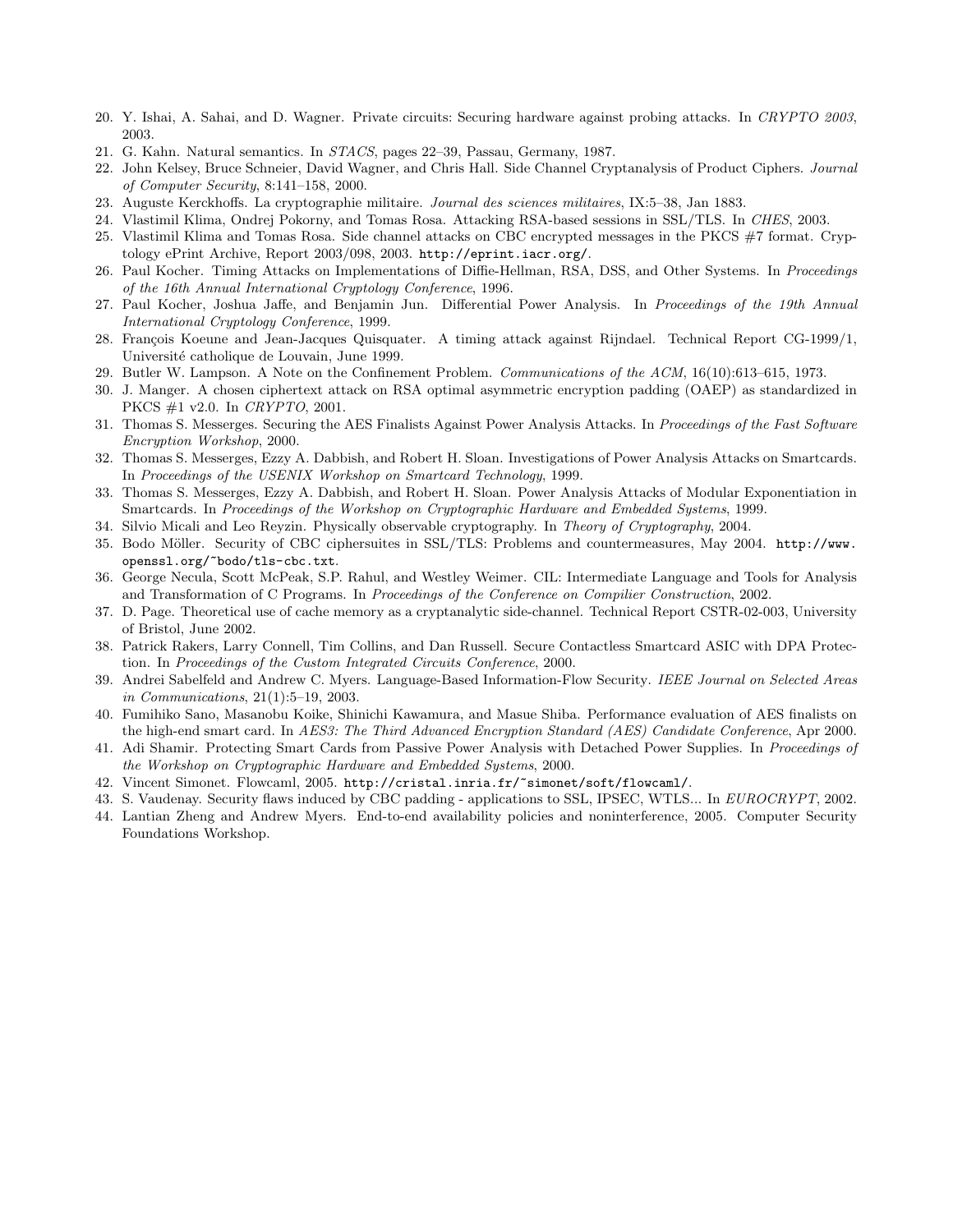# A The Transformation

We give a formal definition of our transformation and show that it preserves the semantics of the original program. Although our actual implementation transforms C code, our formal description translates programs written in the simple imperative language called IncredibL, which is based loosely on WhileL [19]. The abstract syntax of this language is given in Figure 7.

# A.1 A Natural Semantics for IncredibL

Semantic Domains:  $q \in$ BreakGuard = {*eval, skip*}  $\sigma \in \text{Store} = \text{Identity} \rightarrow (\text{Num} \cup \{\text{unbound}\})$ Expression Transition Relations:  $\Longrightarrow_A$  : Exp × Store  $\longrightarrow$  Num Rule NumR  $\langle n, \sigma \rangle \implies_{A} n$ Rule IdentR<br> $\overline{\langle I, \sigma \rangle} \implies_A \overline{\sigma(I)}$ Rule AOpR  $\langle E, \sigma \rangle \implies_A n$  $\langle E', \sigma \rangle \implies_A^n n'$  $\langle E' \text{ arithop } E', \sigma \rangle \implies_A \text{ apply}(\text{arithop}, n, n')$ Rule BitNotR  $\langle E, \sigma \rangle \implies_A n$  $\langle \tilde{\;} E, \sigma \rangle \implies_A$  bitwise-negation $(n)$  $\Longrightarrow_B$  : BoolExp × Store  $\longrightarrow \{0, 1\}$ Rule BOpR  $\langle B, \sigma \rangle \implies_B n$  $\langle B', \sigma \rangle \implies_B n'$  $\langle B \text{ boolean } B', \sigma \rangle \Longrightarrow_B \text{ apply}(\text{boolean}, n, n')$ Rule ROpR  $\langle E, \sigma \rangle \implies_A n$  $\langle E', \sigma \rangle \implies_A^n n'$  $\langle E \text{ relop } E', \sigma \rangle \implies_B \text{ apply}(\text{relop}, n, n')$ Rule LNotR  $\langle B, \sigma \rangle \implies_B n$  $\langle B, \sigma \rangle \implies_B 1-n$ 

Fig. 11. Operational Semantics of IncredibL for Arithmetic and Boolean Expressions

The IncredibL language has only three control flow constructs: if. . . then. . . else, a Pascal-style for statement, and a break statement to escape from a loop. Loop bounds are required to be constant, which guarantees that IncredibL programs terminate. Although this language is not universal, it is sufficient to implement many cryptographic algorithms, including AES, IDEA, and RC5. Furthermore, we will prove that all programs that can be written in IncredibL can be transformed into observationally equivalent programs that are PC-secure.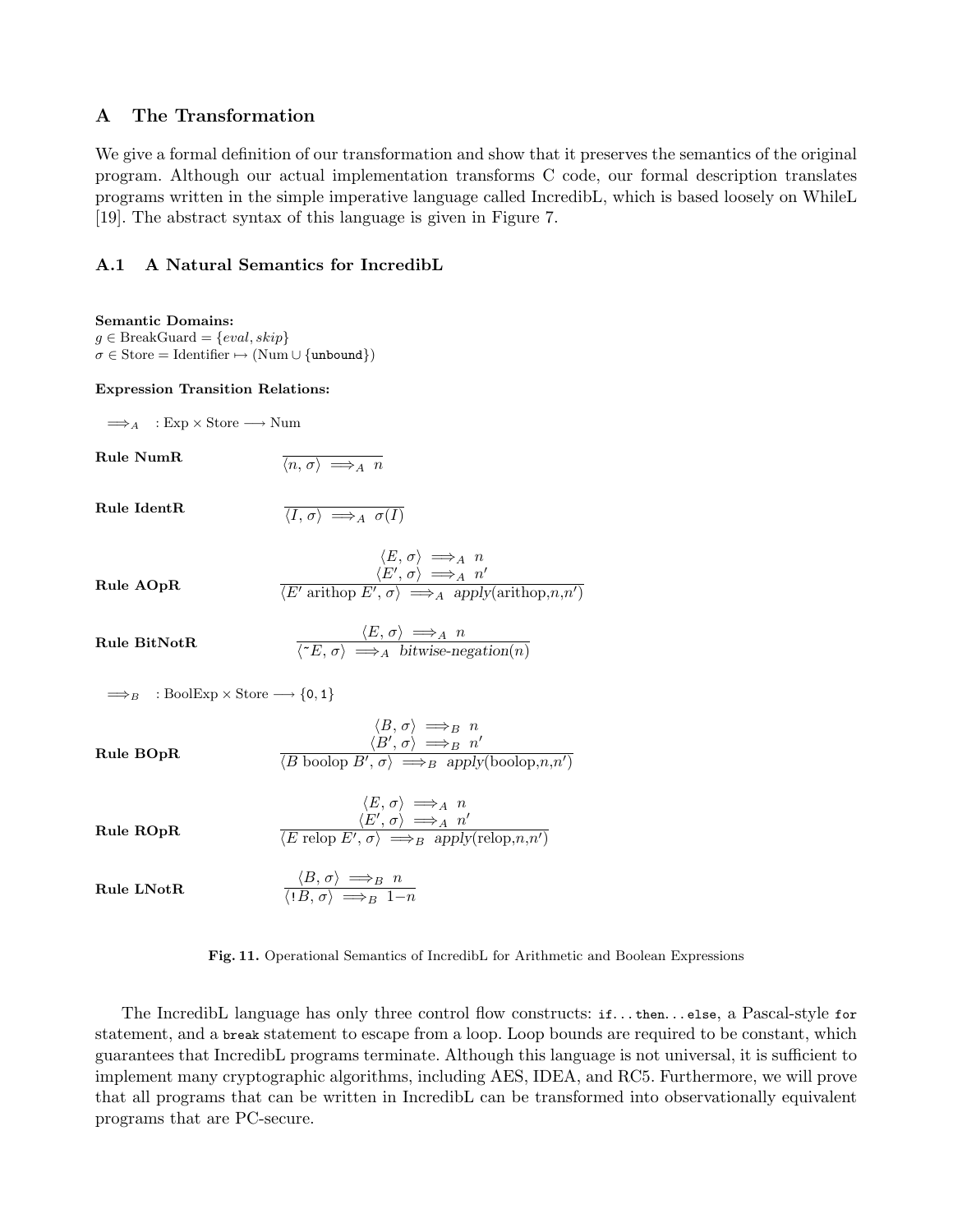#### Command Transition Relation:

 $\Longrightarrow_C$  : Com × Store × BreakGuard  $\longrightarrow$  Store × BreakGuard

Rule AsR  
\n
$$
\frac{\langle E, \sigma \rangle \Rightarrow_{A} n}{\langle I := E, \sigma, eval \rangle \Rightarrow_{C} \langle \sigma[n/I], eval \rangle}
$$
\nRule ComR  
\n
$$
\frac{\langle C, \sigma, eval \rangle \Rightarrow_{C} \langle \sigma', g' \rangle}{\langle C; C', \sigma, eval \rangle \Rightarrow_{C} \langle \sigma'', g'' \rangle}
$$
\nRule IfR1  
\n
$$
\frac{\langle C, \sigma, eval \rangle \Rightarrow_{C} \langle \sigma'', g'' \rangle}{\langle \text{if } B \text{ then } C \text{ else } C', \sigma, eval \rangle \Rightarrow_{C} \langle \sigma', g' \rangle}
$$
\nRule IfR2  
\nRule IfR2  
\n
$$
\frac{\langle G, \sigma, eval \rangle \Rightarrow_{C} \langle \sigma', g' \rangle}{\langle \text{if } B \text{ then } C \text{ else } C', \sigma, eval \rangle \Rightarrow_{C} \langle \sigma', g' \rangle}
$$
\nRule ForR1  
\n
$$
\frac{\langle C, \sigma, eval \rangle \Rightarrow_{C} \langle \sigma', g' \rangle}{\langle \text{for } I := n + 1 \text{ to } n' \text{ do } C, \sigma, eval \rangle \Rightarrow_{C} \langle \sigma', g' \rangle}
$$
\nRule ForR2  
\nRule ForR2  
\n
$$
\frac{\langle \text{for } I := n + 1 \text{ to } n' \text{ do } C, \sigma, eval \rangle \Rightarrow_{C} \langle \sigma', g' \rangle}{\langle \text{for } I := n \text{ to } n' \text{ do } C, \sigma, eval \rangle \Rightarrow_{C} \langle \sigma', eval \rangle}
$$
\nRule BreakR  
\nRule ForR2  
\n
$$
\frac{\langle \text{for } I := n \text{ to } n' \text{ do } C, \sigma, eval \rangle \Rightarrow_{C} \langle \sigma, eval \rangle}{\langle \text{break}, \sigma, eval \rangle \Rightarrow_{C} \langle \sigma, skip \rangle}
$$
\nRule Sketch  
\n
$$
\frac{\langle \text{for } I := n \text{ to } n' \text{ do } C, \sigma, eval \rangle}{\langle C, \sigma, skip \rangle \Rightarrow_{C} \langle \sigma, skip \rangle}
$$

Fig. 12. Operational Semantics of IncredibL for Commands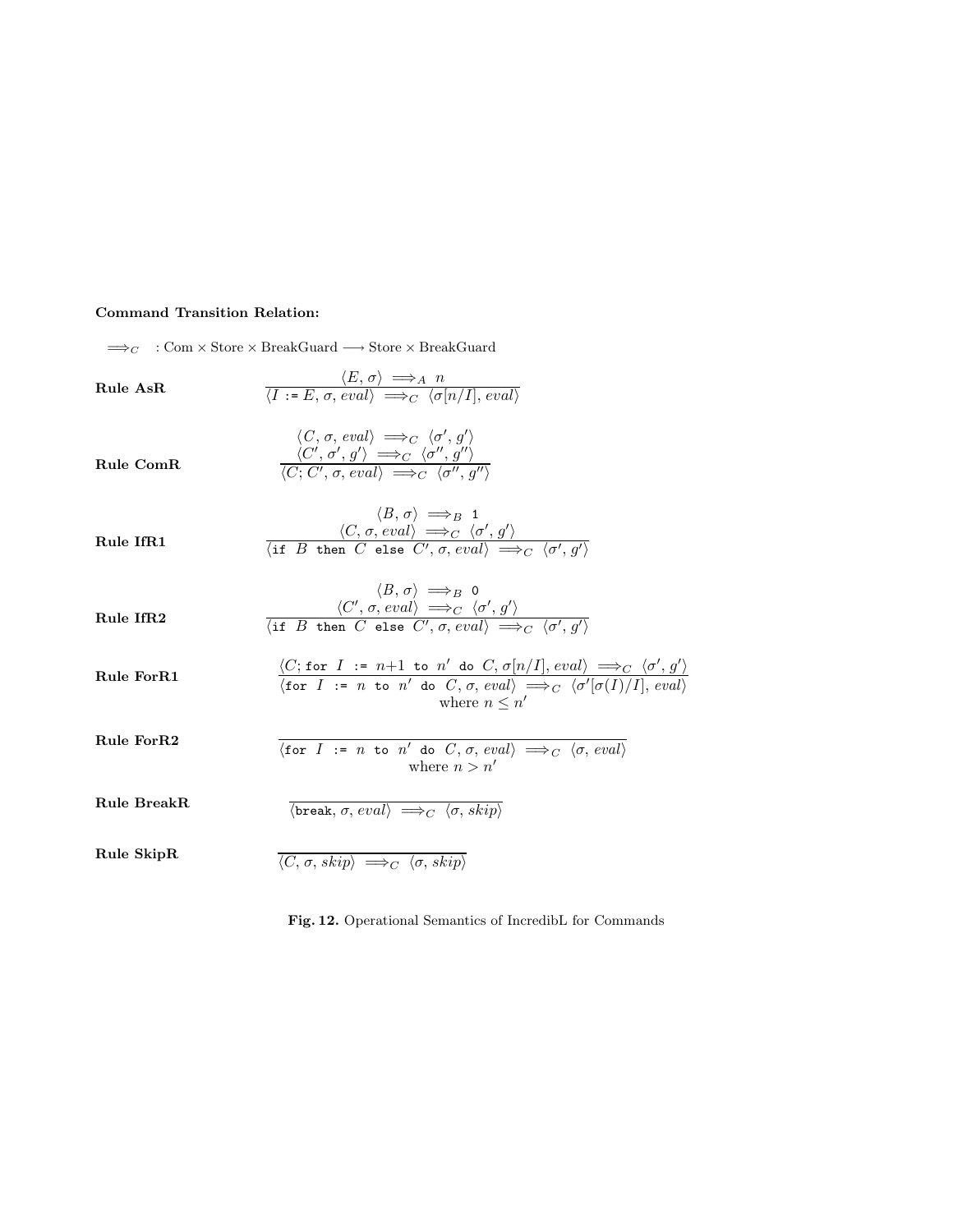In order to make the transform more concrete, our definition includes all of the bit manipulation necessary to implement it on a 2's complement machine. Therefore, in addition to the usual definitions for addition and subtraction, we assume the following identities for bitwise operators:

$$
\forall a:
$$
  
\n
$$
a \& (-1) = a
$$
  
\n
$$
a \& 0 = 0
$$
  
\n
$$
a | 0 = a
$$
  
\n
$$
\sim (-1) = 0
$$
  
\n
$$
\sim 0 = (-1)
$$

We use  $\sigma$  to denote a *store*, which can be thought of as a piece of memory where variables are stored. The notation  $\sigma[n/I]$  represents a new store which is the same as  $\sigma$  except the variable named by I now has the value n. We denote the value of I in store  $\sigma$  as  $s(I)$ . If I is not bound in the  $\sigma$ , then  $s(I)$  has the special value unbound.

The natural semantics[21] of IncredibL are given in Figures 11 and 12. As the IncredibL grammar presented in Figure 7 demonstrates, programs consist of commands, which may modify variables and induce control flow. Commands, in turn, may be composed of arithmetic and boolean expressions, which represent mappings from stores to numerical values, but do not have side-effects. We define three transition relations,  $\Longrightarrow$ <sub>A</sub>,  $\Longrightarrow$ <sub>B</sub>, and  $\Longrightarrow$ <sub>C</sub>, for arithmetic expressions, boolean expressions, and commands, respectively. Note that the image of  $\Longrightarrow_B$  is a subset of the range of  $\Longrightarrow_A$ , so boolean expressions are allowed in arithmetic context. This feature is crucial to the implementation of our transformation.

Our operational description is a natural way to express a simple imperative language such as IncredibL. Unfortunately, it does not lend itself well to modelling non-local exit constructs such as break, as would a denotational definition. To support break, we add a new component called a break guard to the command configuration. The guard is normally the symbol *eval*, but it is changed to *skip* when a break is encountered. In configurations where it has the latter value, the corresponding command is always ignored, and when the first command in a sequence produces a skip, the skip is propagated through the rest of the sequence. The only command that ignores a *skip* produced by one of its subcomponents is for.

Although we omitted the mechanics of it from the grammar of Figure 7 for simplicity, there is also a restriction that well-formed IncredibL programs do not contain any break statements outside of a for loop. Therefore, the final state of any such program is always of the form  $\langle \sigma, eval \rangle$ , for some store  $\sigma$ .

Subtleties Involving Errors, Loops, and Pointers The careful reader may have noticed that syntactically well-formed programs may exhibit two types of runtime errors: arithmetic errors, such as divide-by-zero and overflow, and uninitialized variable errors. In general, we consider programs that would crash on certain inputs to be beyond the scope of our work. Note, however, that for both types of errors possible in IncredibL, the C language specifies that execution should continue, with the value of the offending expression being undefined. We could adopt similar semantics by asserting that unbound evaluates to 0, for instance. By doing so, we can transform correct and erroneous programs alike, and prove that the resulting code is PC-secure. In practice, it would be better to flag the occurrence of an error and take appropriate action when execution of the algorithm has completed.

IncredibL lacks pointers, which pose a problem in practice for two reasons. First, they introduce data-dependent memory reference patterns and cache behavior. A cache hit has different timing from a cache miss by design, potentially leaking sensitive information. Specific defenses against this type of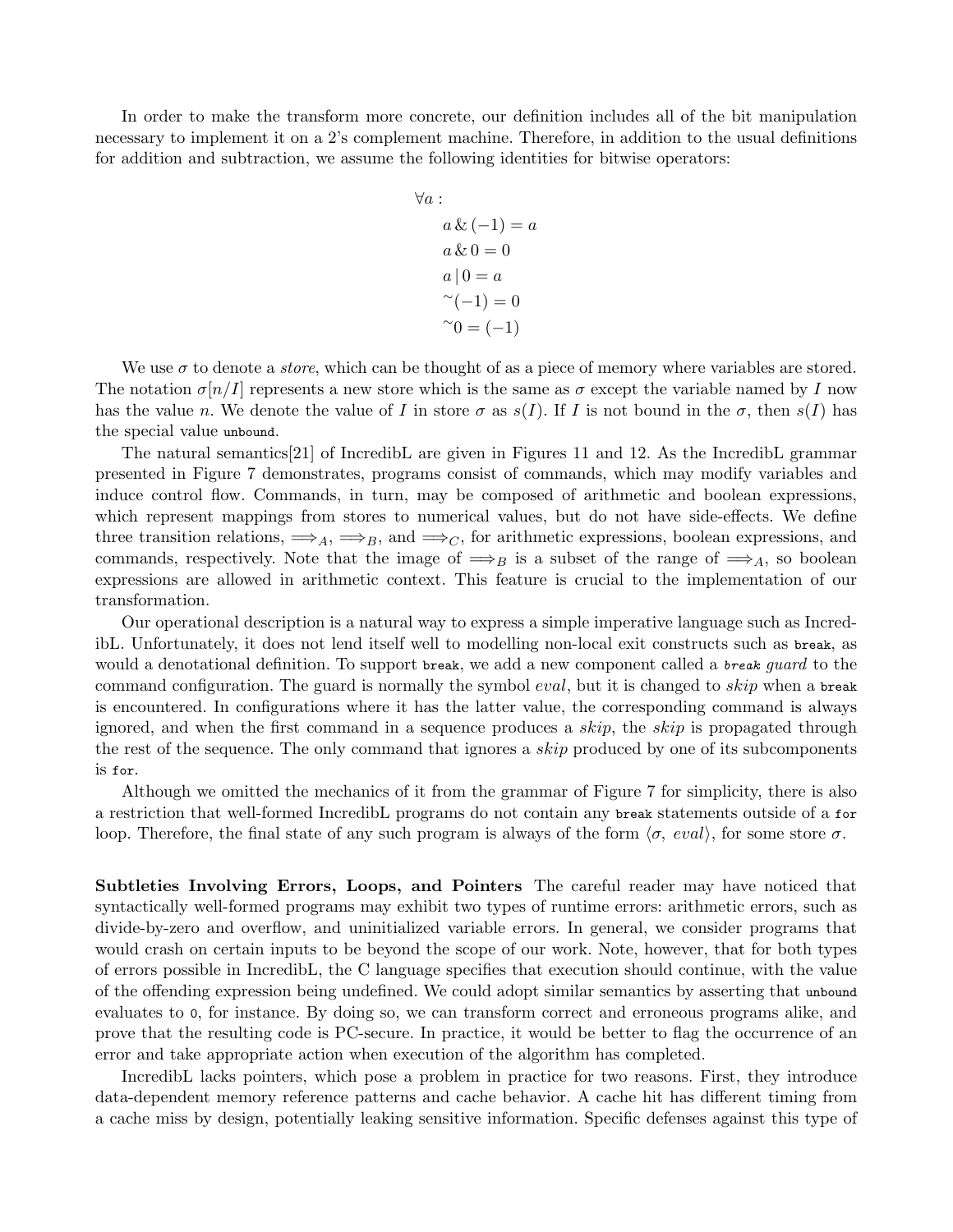side channel are beyond the scope of this paper, and are considered in [37]. Second, in many languages, dereferencing a pointer may lead to side-effects, depending on the value of the pointer. Consider the following snippet of C code, for instance.

if (p != NULL) \*p = 42;

If our transformation were applied to this program, the resulting code would construct a mask m based on the value of the boolean expression  $p$  != NULL, then perform an assignment tantamount to  $\mp p = (42 \& m)$  | ( $\mp p \& \pm p$ ). Since NULL is not a valid memory location, the new program would likely generate a runtime error in cases where p is NULL, thereby leaking information about p.

Another subtle aspect of IncredibL is the particular semantics of loop counter variables. Like Pascal and unlike C, it is not possible to alter the number of iterations the loop will take by assigning directly to the loop counter. Any such assignment will simply be ignored on the next loop iteration. This is necessary to ensure that all IncredibL programs terminate.

Furthermore, unlike other variables, loop counters are in scope only for the duration of the loop. The operational semantics encode this property by restoring the original value (even if that value is unbound) at the end of every loop iteration. There is no fundamental reason to impose this restriction; however, it simplifies the transform significantly. In particular, with these semantics, it is unnecessary for the transform to nullify the changes to the induction variable in cases where the loop would not have been executed in the original program. It also allows us to avoid the issue of how to ensure that the counter has the correct value if the original program uses a break to escape from the loop.

#### A.2 Transformation

The transform in Figure 8 is specified in terms of three functions:

 $\mathcal{T}_{\text{Program}}: \text{Program} \mapsto \text{Program}$  $\mathcal{T}_{\text{Com}}: \text{Com} \times \text{Identity} \times \text{Identity} \rightarrow \text{Com}$  $conditional\text{-}assign: Identifier \times Exp \times Exp \times Exp \mapsto Com$ 

 $\mathcal{T}_{\text{Com}}$  does most of the work, and it can be thought of as an internal subroutine to  $\mathcal{T}_{\text{Program}}$ . The identifiers passed as arguments to  $T_{\text{Com}}$  name variables that will store the control context of the corresponding expression at runtime (in the form of masks). Com is a union type, which may represent an assignment command; a sequence of commands; or an if, for, or break command. Therefore, we deconstruct the first argument to  $T_{\text{Com}}$  using pattern matching, much as one would do in ML. For example, the notation  $\mathcal{T}_{\text{Com}}[I := E](I_{\text{if}}, I_{\text{brk}}) = \cdots$  indicates that if the command argument is of the form I := E, then the corresponding rule should be applied with I and E bound appropriately.  $I_{if}$  and  $I_{\text{brk}}$ , on the other hand, are ordinary formal parameters.

The conditional-assign function implements an abstraction of conditional assignment, without using if. That is, conditional-assign $(I, E_m, E_t, E_f)$  produces a command that is equivalent to  $I := E_t$  if  $E_m$ evaluates to -1 at runtime, and equivalent to I :=  $E_f$  if  $E_m$  evaluates to 0. Our transform enforces the property that conditional-assign is never called with an  $E_m$  that may evaluate to something other than 0 or -1. We prove in Lemma 1 that our implementation of conditional-assign behaves as advertised. However, conditional-assign is merely an abstraction, and it may have a more efficient implementation on particular architectures, e.g. using a conditional mov instruction. Admittedly, we neglected to develop an abstraction for the representation of the masks, but doing so would not be difficult.

We see that end result of our transform is a new program with no data-dependent control flow. All if statements are replaced by blocks of conditional assignments and break statements in for loops replaced by assignments. Therefore the output of the transformation contains no if or break statements.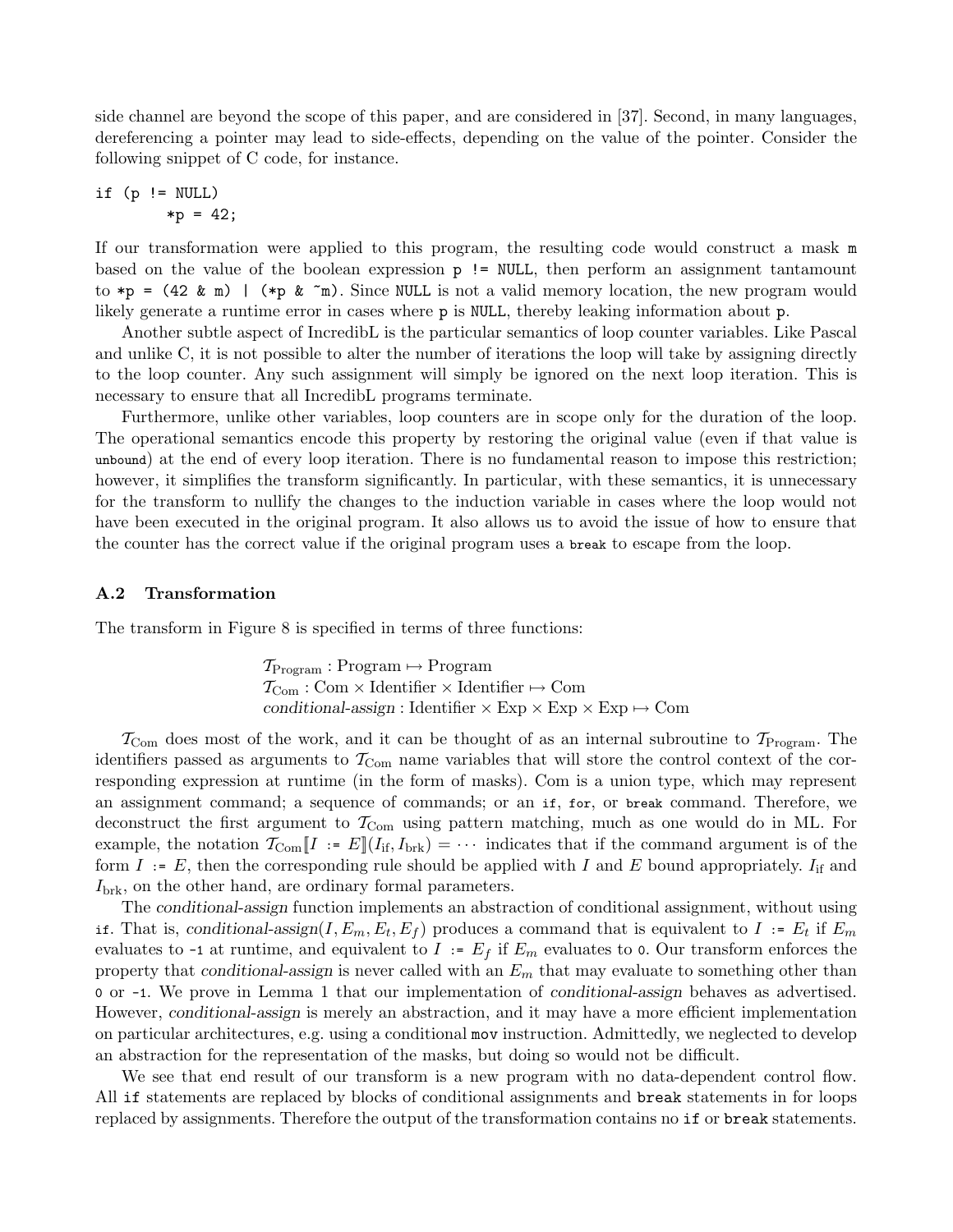Combined with the fact IncredibL only allows loops with a fixed constant number of iterations, we can take the above discussion as a proof sketch for the following theorem:

**Theorem 5.** For every IncredibL program P,  $\tau_{Program}[\![P]\!]$  consists only of straight-line code and (possibly nested) loops with straight-line bodies that run for a fixed constant number of iterations with no assignments to induction variables.

Recall that the bounds of a for loop are lexical constants. Since the transformation is able to eliminate break statements, it would even be possible to fully unroll all loops statically, producing straight-line code. In fact, the transition rule ForR1 effectively performs this unrolling. Therefore, we can view Theorem 5 as a simple extension of Theorem 1. We do not actually perform the unrolling as part of the transform, though, because doing so results in a worst-case exponential blowup in program size.

#### A.3 Proof of Semantic Preservation

The transformation introduces new *fresh* identifiers to model the control state of the original program. These identifers are guaranteed not to appear in the original code, so their introduction does not affect the meaning of the program. When we wish to differentiate these two types of identifiers, we will write the store as the union of  $\sigma$ , which contains the variables that were present in the original program, and  $\sigma_{\mathcal{T}}$ , which contains variables added by the transformation. By definition,  $\sigma$  and  $\sigma_{\mathcal{T}}$  are disjoint.

Definition 3  $C \sim_{\sigma_{\mathcal{T}}} C'$  if, for all stores  $\sigma$ ,

$$
\langle C, \sigma, \mathit{eval} \rangle \Longrightarrow_C \langle \sigma', \mathit{eval} \rangle
$$

if and only if

$$
\langle C', \sigma \cup \sigma_T, \; eval \rangle \Longrightarrow_C \langle \sigma' \cup \sigma'_T, \; eval \rangle.
$$

Remark 3. Intuitively, one might try to say that two commands  $C$  and  $C'$  are observationally equivalent if, for all input stores, they produce the same output store. However, to allow us to prove that the transformation is semantically preserving, the definition above excludes any new variables used internally by the transform.

Lemma 1. Correctness of conditional-assign. If  $\sigma_T(E_m) = -1$ , then

 $(I := E_t) \sim_{\sigma_{\mathcal{T}}} \text{conditional-assign}(I, E_m, E_t, E_f).$ 

If  $\sigma_{\mathcal{T}}(E_m) = 0$ , then

$$
(I := E_f) \sim_{\sigma_{\mathcal{I}}} conditional\text{-}assign(I, E_m, E_t, E_f).
$$

*Proof.* First, note that conditional-assign $(I, E_m, E_t, E_f) = (I := (E_t \cdot E_m) + (E_f \cdot E_m))$ . Observe that by the transition rules for assignment and expressions, we can replace  $E_m$  with its value in  $\sigma_T$  to obtain a command that is equivalent with respect to  $\sigma_T$ . If  $\sigma_T(E_m) = -1$ , then by the identities for bitwise operators described previously,

$$
I := (E_t \& -1) \mid (E_f \& \sim -1) \sim_{\sigma_T} I := E_t \mid (E_f \& 0)
$$
\n
$$
\sim_{\sigma_T} I := E_t \mid 0
$$
\n
$$
\sim_{\sigma_T} I := E_t
$$

The proof for the  $E_m = 0$  case proceeds analogously.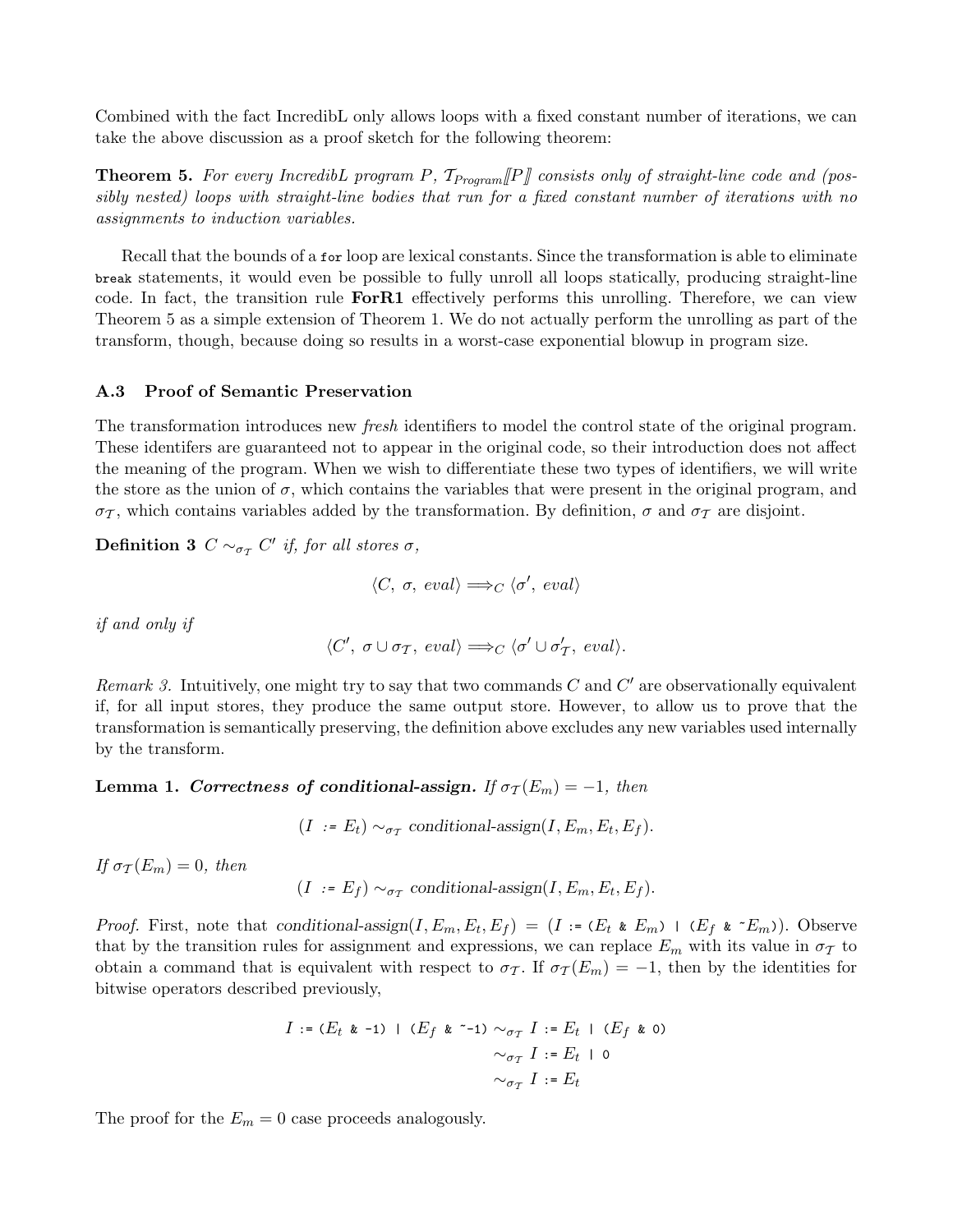The following lemma states that  $\mathcal{T}_{\text{Com}}[\mathcal{C}](I_{\text{if}}, I_{\text{brk}})$  is essentially a no-op with respect to any store where either  $I_{\text{if}}$  or  $I_{\text{brk}}$  is 0.

**Lemma 2.** For all commands C, if  $\sigma_T(I_{if}) = 0$  or  $\sigma_T(I_{brk}) = 0$ , then

$$
\langle \mathcal{T}_{Com}[[C]](I_{if}, I_{brk}), \sigma \cup \sigma_{\mathcal{T}}, \text{ } eval \rangle \Longrightarrow_C \langle \sigma \cup \sigma_{\mathcal{T}}', \text{ } eval \rangle.
$$

Furthermore,  $\sigma_T(I_{if}) = \sigma'_T(I_{if})$  and  $\sigma_T(I_{brk}) = \sigma'_T(I_{brk})$ .

Proof. Consider all five possible deconstructions of C:

1. If  $C = I := E$ , then  $\mathcal{T}_{\text{Com}}[C][I_{\text{if}}, I_{\text{brk}}] = conditional-assign(I, (I_{\text{if}} \& I_{\text{brk}}), E, I)$ . The expression ( $I_{\text{if}}$  &  $I_{\text{brk}}$ ) evaluates to 0 with respect to  $\sigma_T$ , so by Lemma 1, the conditional assignment is equivalent to  $I := I$ . Transition rules  $\text{AsR}$  and IdentR yield

$$
\langle I:=I,\; \sigma\cup\sigma_T,\; eval\rangle\Longrightarrow_C^* \langle \sigma[\sigma(I)/I]\cup\sigma_T,\; eval\rangle
$$

Observe that  $\sigma[\sigma(I)/I] = \sigma$ .

2. If  $C = C'$ ;  $C''$ , then  $\mathcal{T}_{\text{Com}}[[C]](I_{\text{if}}, I_{\text{brk}}) = \mathcal{T}_{\text{Com}}[[C']][I_{\text{if}}, I_{\text{brk}})$ ;  $\mathcal{T}_{\text{Com}}[[C'']][I_{\text{if}}, I_{\text{brk}})$ . We may assume by structural induction that the following statements hold:

$$
\langle \mathcal{T}_{\text{Com}}[\![C']\!](I_{\text{if}}, I_{\text{brk}}), \sigma \cup \sigma_{\mathcal{T}}, \text{ } eval \rangle \Longrightarrow_C \langle \sigma \cup \sigma_{\mathcal{T}}', \text{ } eval \rangle
$$

$$
\sigma_{\mathcal{T}}(I_{\text{if}}) = \sigma_{\mathcal{T}}'(I_{\text{if}}) \text{ and } \sigma_{\mathcal{T}}(I_{\text{brk}}) = \sigma_{\mathcal{T}}'(I_{\text{brk}})
$$

The second line implies that one of  $\sigma'_{\mathcal{T}}(I_{\text{if}})$  and  $\sigma'_{\mathcal{T}}(I_{\text{brk}})$  is 0, so we may also conclude by induction that

$$
\langle \mathcal{T}_{\text{Com}}[[C'']](I_{\text{if}}, I_{\text{brk}}), \sigma \cup \sigma'_{\mathcal{T}}, \text{ } eval \rangle \Longrightarrow_C \langle \sigma \cup \sigma''_{\mathcal{T}}, \text{ } eval \rangle.
$$

$$
\sigma_{\mathcal{T}}(I_{\text{if}}) = \sigma'_{\mathcal{T}}(I_{\text{if}}) = \sigma''_{\mathcal{T}}(I_{\text{if}}) \text{ and } \sigma_{\mathcal{T}}(I_{\text{brk}}) = \sigma'_{\mathcal{T}}(I_{\text{brk}}) = \sigma''_{\mathcal{T}}(I_{\text{brk}})
$$

Then by transition rule ComR,  $\langle \mathcal{T}_{\text{Com}}[[C]](I_{\text{if}}, I_{\text{brk}}), \sigma \cup \sigma_{\mathcal{T}}, \text{ eval} \rangle \Longrightarrow_C \langle \sigma \cup \sigma_{\mathcal{T}}^{\prime\prime}, \text{ eval} \rangle.$ 

3. If  $C =$  if B then C' else C'', then  $\overline{T_{\text{Com}}}\llbracket \overline{C}\rrbracket (I_{\text{if}}, I_{\text{brk}})$  introduces two conditional assignments of the form conditional-assign( $I_0$ ,  $(I_{\text{if}} \& I_{\text{brk}})$ ,  $\Box$ , 0), where  $I_0$  is a new identifier. Since  $(I_{\text{if}} \& I_{\text{brk}})$  evaluates to 0 with respect to  $\sigma_T$ , Lemma 1 implies that both of these conditional assignments are equivalent to  $I_0$  := 0. Therefore, by induction:

$$
\langle \mathcal{T}_{\text{Com}}[\![C']\!](I_0, I_{\text{brk}}), \sigma \cup \sigma_{\mathcal{T}}, \text{ } eval \rangle \Longrightarrow_C \langle \sigma \cup \sigma'_{\mathcal{T}}, \text{ } eval \rangle
$$
  

$$
\langle \mathcal{T}_{\text{Com}}[\![C'']\!](I_0, I_{\text{brk}}), \sigma \cup \sigma'_{\mathcal{T}}, \text{ } eval \rangle \Longrightarrow_C \langle \sigma \cup \sigma''_{\mathcal{T}}, \text{ } eval \rangle
$$

Hence,  $\langle \mathcal{T}_{\text{Com}}[[C]](I_{\text{if}}, I_{\text{brk}}), \sigma \cup \sigma_{\mathcal{T}}, eval \rangle \Longrightarrow_C \langle \sigma \cup \sigma''_{\mathcal{T}}[\text{O}/I_0], eval \rangle$ . We also note that  $\sigma_{\mathcal{T}}(I_{\text{if}}) =$  $\sigma''_T(I_{\text{if}})$  and  $\sigma_T(I_{\text{brk}}) = \sigma''_T(I_{\text{brk}})$  for the same reasons as in case 2.

4. Suppose  $C =$  for  $I := n$  to  $n'$  do  $C'$ . Just as in case 3, the conditional assignment in the transform of the for is reducible to  $I_0$ : = 0. Hence, the evaluation of  $\mathcal{T}_{\text{Com}}[\![C']\!](I_{\text{if}}, I_0)$  preserves  $\sigma$  and  $\sigma_{\mathcal{T}}(I_{\text{if}})$ by structural induction. If  $n > n'$ , then rule **ForR2** applies and the proof is trivial. Otherwise, rule ForR1 applies and we assume by induction on  $n$  that

$$
\langle \text{for } I \; \coloneqq \; n+1 \; \text{to} \; n' \; \text{do} \; \mathcal{T}_{\text{Com}}[\![C']\!](I_{\text{if}}, I_0), \; \sigma[n/I] \cup \sigma'_T, \; eval \rangle \implies_C \; \langle \sigma[n/I] \cup \sigma''_T, \; eval \rangle
$$

where  $\sigma''_T(I_{\text{if}}) = \sigma'_T(I_{\text{if}}) = \sigma_T(I_{\text{if}})$ . Therefore, the conclusion of **ForR1** asserts that the entire for expression evaluates to  $\langle \sigma[n/I][\sigma(I)/I] \cup \sigma''_T$ , eval $\rangle = \langle \sigma \cup \sigma''_T$ , eval).

5. If  $C =$  break, then  $\mathcal{T}_{\text{Com}}[C](I_{\text{if}}, I_{\text{brk}}) = conditional\text{-}assign(I_{\text{brk}}, (I_{\text{if}} \& I_{\text{brk}}), 0, I_{\text{brk}})$ . By assumption, either  $I_{if}$  or  $I_{brk}$  is 0 in  $\sigma_T$ , so by Lemma 1, the conditional assignment is equivalent to  $I_{brk}$  :=  $I_{brk}$ . Therefore, the store is unmodified.  $\Box$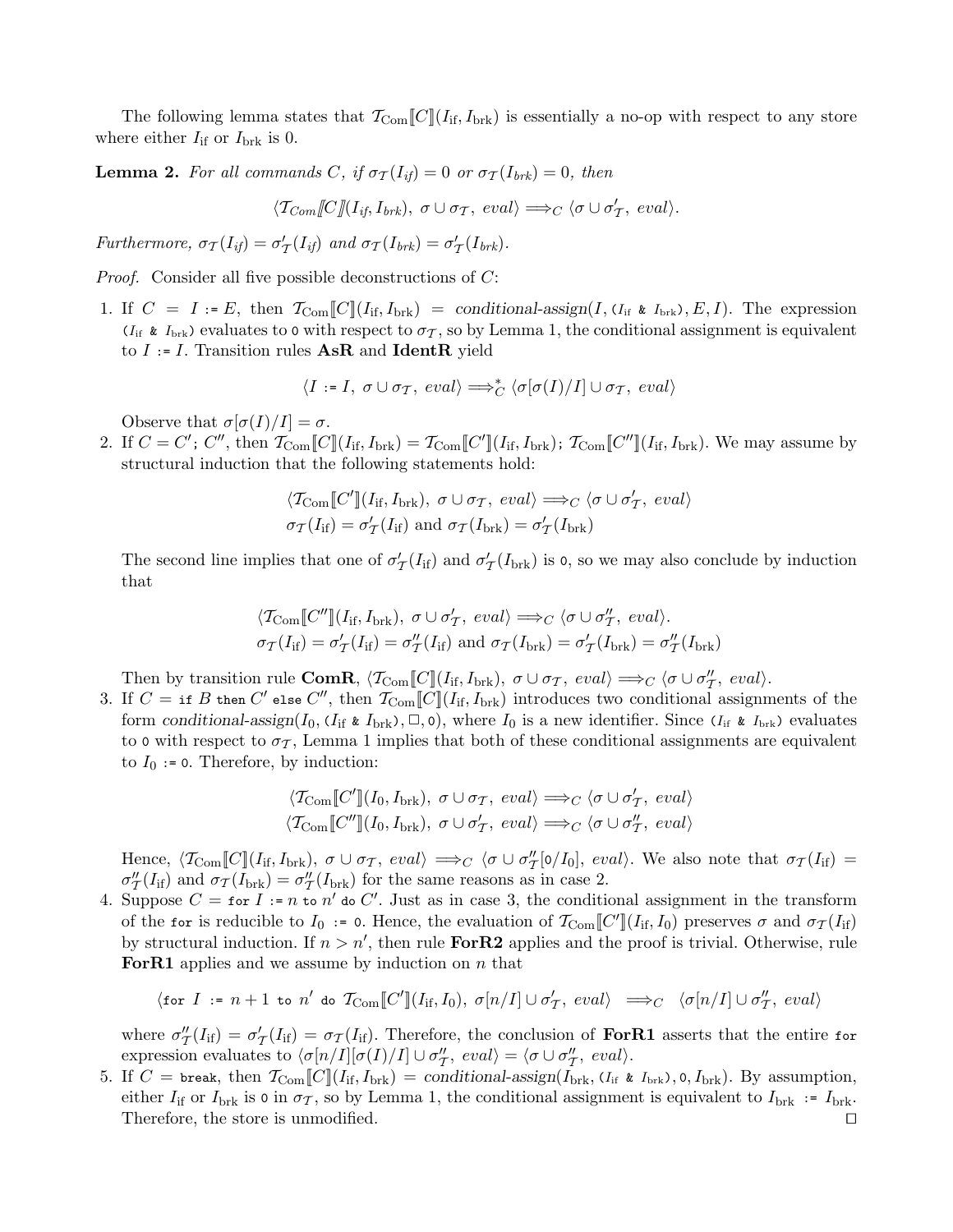Now that we have proven that  $\mathcal{T}_{\text{Com}}[\![C]\!](I_{\text{if}}, I_{\text{brk}})$  is a no-op when either  $I_{\text{if}}$  or  $I_{\text{brk}}$  is 0, we can show that the same command is almost equivalent to C with respect to a store where  $I_{if}$  and  $I_{brk}$  are both −1. We say "almost" because the transform's behavior differs in two important ways. First, it adds new variables to the store, as discussed previously in this section. Second, the transform will not contain any break commands, so it will never produce a BreakGuard other than eval. However, where the original program would have executed a break, the transform will set  $I_{\text{brk}}$  to 0. Lemma 2 implies that this has the effect of causing the transform to nullify all subsequent effects of the loop.

**Lemma 3.** For any command C, if  $\sigma_T(I_{if}) = \sigma_T(I_{brk}) = -1$ , then

 $(\langle C, \sigma, \text{ eval} \rangle \Longrightarrow_C \langle \sigma', g \rangle) \iff (\langle \mathcal{T}_{Com}[[C]](I_{if}, I_{brk}), \sigma \cup \sigma_T, \text{ eval} \rangle \Longrightarrow_C \langle \sigma' \cup \sigma_T', \text{ eval} \rangle)$ 

Moreover,  $\sigma'_T(I_{if}) = -1$  and

$$
\sigma'_T(I_{brk}) = \begin{cases}\n-1, & if g = eval \\
0, & if g = skip\n\end{cases}
$$

Proof. Once again we analyze how the transform behaves for each kind of command.

- 1. If  $C = I := E$ , then  $\mathcal{T}_{\text{Com}}[[C]](I_{\text{if}}, I_{\text{brk}}) = conditional\text{-}assign(I, (I_{\text{if}} \& I_{\text{brk}}), E, I)$ , where  $(I_{\text{if}} \& I_{\text{brk}})$ evaluates to -1. Therefore by Lemma 1,  $\mathcal{T}_{Com}[\![C]\!](I_{if}, I_{brk}) \sim_{\sigma_{\mathcal{T}}} C$ , which clearly implies the desired result.
- 2. If  $C = C'$ ;  $C''$ , then  $\mathcal{T}_{\text{Com}}[[C]](I_{\text{if}}, I_{\text{brk}}) = \mathcal{T}_{\text{Com}}[[C']][I_{\text{if}}, I_{\text{brk}})$ ;  $\mathcal{T}_{\text{Com}}[[C'']][I_{\text{if}}, I_{\text{brk}})$ . Suppose that  $\langle C', \sigma, eval \rangle \Longrightarrow_C$  $\langle \sigma', g' \rangle$  and  $\langle C'', \sigma', eval \rangle \Longrightarrow_C \langle \sigma'', g'' \rangle$ . Then by rule **ComR**, we conclude  $\langle C, \sigma, eval \rangle \Longrightarrow_C$  $\langle \sigma'', g'' \rangle$ . We assume by structural induction that

$$
\langle T_{\text{Com}}[[C']] (I_{\text{if}}, I_{\text{brk}}), \sigma \cup \sigma_T, \text{ eval} \rangle \Longrightarrow_C \langle \sigma' \cup \sigma'_T, \text{ eval} \rangle
$$
  

$$
\sigma'_T(I_{\text{if}}) = -1, \text{ and } \sigma'_T(I_{\text{brk}}) = -1 \text{ if } g' = \text{eval} \text{ and } 0 \text{ otherwise}
$$

There are now two subcases:

- If  $g' = skip$ , then  $\sigma' = \sigma''$ . Moreover,  $\sigma'_{\mathcal{I}}(I_{\text{brk}}) = 0$ , so by Lemma 2,

$$
\langle \mathcal{T}_{\text{Com}}[\![C'']\!], \sigma' \cup \sigma'_{\mathcal{T}}, \; eval \rangle \Longrightarrow_C \langle \sigma' \cup \sigma''_{\mathcal{T}}, \; eval \rangle
$$

and  $\sigma''_T(I_{\text{if}}) = \sigma'_T(I_{\text{if}})$  and  $\sigma''_T(I_{\text{brk}}) = \sigma'_T(I_{\text{brk}}) = 0$ . – If  $g' = eval$ , then  $\sigma'_T(I_{\text{brk}}) = -1$ . Hence we assume by induction that

$$
\langle \mathcal{T}_{\text{Com}}[\![C'']\!], \sigma' \cup \sigma'_{\mathcal{T}}, \; eval \rangle \Longrightarrow_C \langle \sigma'' \cup \sigma''_{\mathcal{T}}, \; eval \rangle
$$

and that the usual invariants hold for  $\sigma''_T(I_{\text{if}})$  and  $\sigma''_T(I_{\text{brk}})$ .

- 3. Suppose  $C = \text{if } B \text{ then } C' \text{ else } C''$ . The conditional assignments ensure that  $I_0$  has value 0 for the branch that would be evaluated in the untransformed program, and −1 for the other branch. If the consequent is taken, then the theorem holds for  $\mathcal{T}_{\text{Com}}[\![\vec{C'}]\!](\vec{I}_0, I_{\text{brk}})$  by induction. The remaining code in the sequence, corresponding to  $\mathcal{T}_{\text{Com}}[\![C'']\!](I_0, I_{\text{brk}})$ , is effectively a no-op by Lemma 2, so it does not affect the invariants we seek to prove. Similarly, if the alternative is taken, then the transformed consequent is a no-op, and  $\mathcal{T}_{\text{Com}}[[C'']](I_0, I_{\text{brk}})$  behaves as desired by induction.
- 4. Suppose  $C =$  for  $I := n$  to  $n'$  do  $C'$ . Note that the conditional assignment introduced in the transform  $\widetilde{\mathcal{I}_{\text{Com}}}[[C]](\mathcal{I}_{\text{if}}, \mathcal{I}_{\text{brk}})$  initializes  $I_0$  to  $-1$ . If  $n > n'$  or  $\langle C, \sigma, \text{ eval} \rangle \Longrightarrow_C \langle \sigma', \text{ skip} \rangle$ , then the transformed loop is clearly equivalent to the original one. Else note that for some  $\sigma'$ ,  $\sigma''$ ,

$$
\langle C', \sigma, \text{ eval} \rangle \Longrightarrow_C \langle \sigma', \text{ eval} \rangle
$$
  

$$
\langle \text{for } I := n + 1 \text{ to } n' \text{ do } C', \sigma', \text{ eval} \rangle \Longrightarrow_C \langle \sigma'', \text{ eval} \rangle.
$$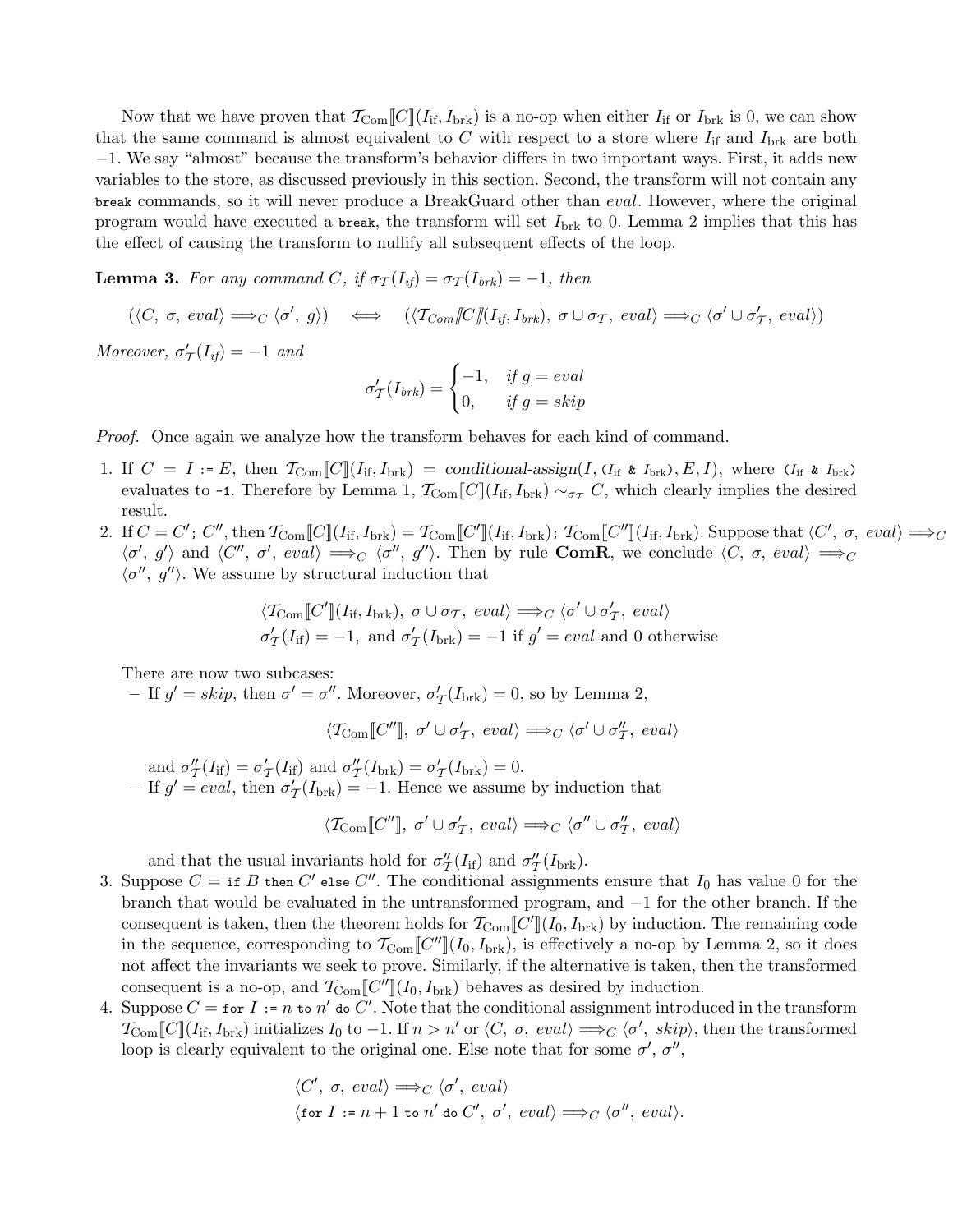By structural induction,  $\langle \mathcal{T}_{\text{Com}}[[C']](I_{\text{if}}, I_0), \sigma \cup \sigma_{\mathcal{T}}, \text{eval} \rangle \Longrightarrow_C \langle \sigma' \cup \sigma'_{\mathcal{T}}, \text{eval} \rangle$  where  $\sigma'_{\mathcal{T}}(I_{\text{if}}) = -1$ and  $\sigma'_{\mathcal{T}}(I_{\text{brk}}) = -1$ . By application of rule **ComR** and induction on n:

 $\langle \text{for } I := n + 1 \text{ to } n' \text{ do } \mathcal{T}_{\text{Com}}[\![C']\!](I_{\text{if}}, I_0), \ \sigma' \cup \sigma'_{\mathcal{T}}, \ eval \rangle \Longrightarrow_C \langle \sigma'' \cup \sigma''_{\mathcal{T}}, \ eval \rangle$ 

where  $\sigma''_T(I_{\text{if}}) = -1$ . The command  $\mathcal{T}_{\text{Com}}[\![C']\!](I_{\text{if}}, I_0)$  is unaware of  $I_{\text{brk}}$ , since it is passed  $I_0$  instead, so  $\sigma''_T(I_{\text{brk}}) = \sigma'_T(I_{\text{brk}}) = -1.$ 

5. If  $C =$  break, then  $\langle C, \sigma, eval \rangle \Longrightarrow_C \langle \sigma, skip \rangle$  by rule **BreakR**. By definition,  $\mathcal{T}_{Com}[[C]](I_{if}, I_{brk}) =$ conditional-assign( $I_{\text{brk}}$ ,  $(I_{\text{if}} \& I_{\text{brk}})$ ,  $(0, I_{\text{brk}})$ , and  $(I_{\text{if}} \& I_{\text{brk}})$  evaluates to  $-1$  with respect to  $\sigma_{\mathcal{T}}$ . By Lemma 1, this conditional assignment is equivalent to  $I_{\text{brk}}$  := 0. Therefore

$$
\langle \mathcal{T}_{\mathrm{Com}}[\![C]\!](I_{\mathrm{if}},I_{\mathrm{brk}}),\;\sigma\cup\sigma_{\mathcal{T}},\;eval\rangle\Longrightarrow_C\langle \sigma\cup\sigma'_{\mathcal{T}},\;eval\rangle
$$

where  $\sigma'_{\mathcal{T}}(I_{\text{brk}}) = 0$  and  $\sigma'_{\mathcal{T}}(I_{\text{if}}) = \sigma_{\mathcal{T}}(I_{\text{if}}) = -1$ .

**Theorem 6.** For all IncredibL programs  $P = C$ ,  $C \sim_{\sigma_{\mathcal{T}}} T_{Program}[[C]].$ 

Proof. For any store  $\sigma$ ,  $\langle C, \sigma, eval \rangle \Longrightarrow_C \langle \sigma', eval \rangle$  for some  $\sigma'$ , since top-level breaks are not allowed. Let  $\sigma_T$  denote an empty store, so  $\sigma \cup \sigma_T = \sigma$ . We have

$$
\langle \mathcal{T}_{\text{Program}}[\hspace{-0.3ex}[ C]\hspace{-0.3ex}], \sigma, \text{ eval} \rangle = \langle I_0 := -1; \mathcal{T}_{\text{Com}}[\hspace{-0.3ex}[ C]\hspace{-0.3ex}][(I_0, I_0), \sigma \cup \sigma_{\mathcal{T}}, \text{ eval} \rangle \text{ by definition of } \mathcal{T}_{\text{Program}} \longrightarrow_C \langle \mathcal{T}_{\text{Com}}[\hspace{-0.3ex}[ C]\hspace{-0.3ex}][(I_0, I_0), \sigma \cup \sigma_{\mathcal{T}}[\text{-1}/I_0], \text{ eval} \rangle \text{ by rules } \text{ComR} \text{ and } \text{AsR} \longrightarrow_C \langle \sigma' \cup \sigma'_{\mathcal{T}}, \text{ eval} \rangle \text{ by Lemma 3}
$$

Therefore,  $C \sim_{\sigma_{\mathcal{T}}} \mathcal{T}_{\text{Program}}[C]$ .